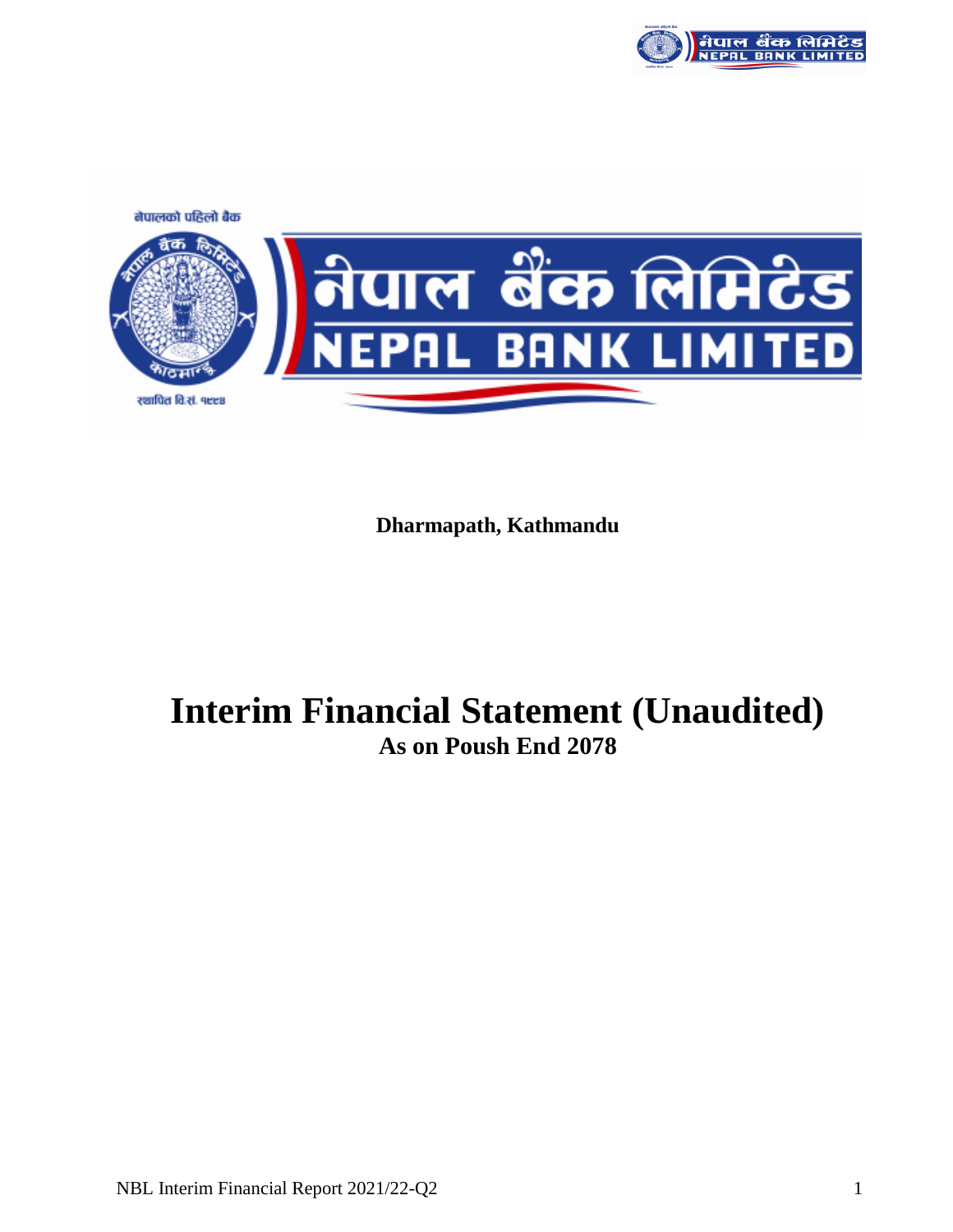

|                                                | As on Quarter ended Poush, 2078 (Mid Jan of 2022) |                                       |
|------------------------------------------------|---------------------------------------------------|---------------------------------------|
| <b>Assets</b>                                  | <b>This Quarter Ending</b>                        | <b>Immediate Previous Year Ending</b> |
| Cash and cash equivalent                       | 13,503,715,142                                    | 6,528,388,522                         |
| Due from Nepal Rastra Bank                     | 5,244,527,077                                     | 6,803,871,032                         |
| Placement with Bank and Financial Institutions | 1,578,057,866                                     | 4,319,424,975                         |
| Derivative Financial Instrument                | 5,048,500,521                                     | 8,516,607,098                         |
| <b>Other Trading Assets</b>                    | 146,765,641                                       | 101,204,596                           |
| Loan and advances to B/FIs                     | 6,801,817,555                                     | 6,538,592,437                         |
| Loan and Advances to Customers                 | 163,109,490,822                                   | 135,420,466,422                       |
| <b>Investment Securities</b>                   | 27,083,320,962                                    | 30,009,312,731                        |
| <b>Current Tax Assets</b>                      | 1,541,342,225                                     | 1,642,235,420                         |
| <b>Investment in Subsidiaries</b>              |                                                   |                                       |
| <b>Investment in Associates</b>                |                                                   |                                       |
| <b>Investment Property</b>                     | 108, 357, 379                                     | 111,028,379                           |
| Property and Equipment                         | 12,347,262,976                                    | 12,240,078,095                        |
| Goodwill and Intangible assets                 | 64,520,255                                        | 45,836,534                            |
| <b>Deferred Tax Assets</b>                     |                                                   |                                       |
| <b>Other Assets</b>                            | 4,596,835,058                                     | 10,368,431,136                        |
| <b>Total Assets</b>                            | 241, 174, 513, 481                                | 222, 645, 477, 378                    |
| <b>Liabilities</b>                             |                                                   |                                       |
| Due to Bank and Financial Institutions         | 543,737,147                                       | 809,125,108                           |
| Due to Nepal Rastra Bank                       | 6,098,224,093                                     | 6,062,640,951                         |
| <b>Derivative Financial Instruments</b>        | 4,948,451,144                                     | 8,474,686,154                         |
| <b>Deposits from Customers</b>                 | 182,840,958,513                                   | 162,813,383,867                       |
| <b>Borrowings</b>                              |                                                   |                                       |
| <b>Current Tax Liabilities</b>                 |                                                   |                                       |
| Provisions                                     | 91,913,392                                        | 80,221,924                            |
| <b>Deferred Tax Liabilities</b>                | 4,324,720,735                                     | 4,435,213,927                         |
| <b>Other Liabilities</b>                       | 4,529,556,921                                     | 3,261,141,415                         |
| Debt securities issued                         | 3,493,918,012                                     | 3,493,918,012                         |
| <b>Subordinated Liabilities</b>                |                                                   |                                       |
| <b>Total Liabilities</b>                       | 206,871,479,956                                   | 189,430,331,358                       |
| <b>Equity</b>                                  |                                                   |                                       |
| <b>Share Capital</b>                           | 14,405,904,831                                    | 12,636,758,624                        |
| <b>Share Premium</b>                           |                                                   | 431,883,238                           |
| <b>Retained Earnings</b>                       | 2,427,466,059                                     | 3,732,371,500                         |
| <b>Reserves</b>                                | 17,469,662,634                                    | 16,414,132,658                        |
| Total equity attributable to equity holders    | 34, 303, 033, 524                                 | 33,215,146,020                        |
| <b>Non-controlling interest</b>                |                                                   |                                       |
| <b>Total Equity</b>                            | 34, 303, 033, 524                                 | 33,215,146,020                        |
| <b>Total Liabilities and Equity</b>            | 241, 174, 513, 481                                | 222, 645, 477, 378                    |

## **Condensed Statement of Financial Position (Quarterly) As on Quarter ended Poush, 2078 (Mid Jan of 2022)**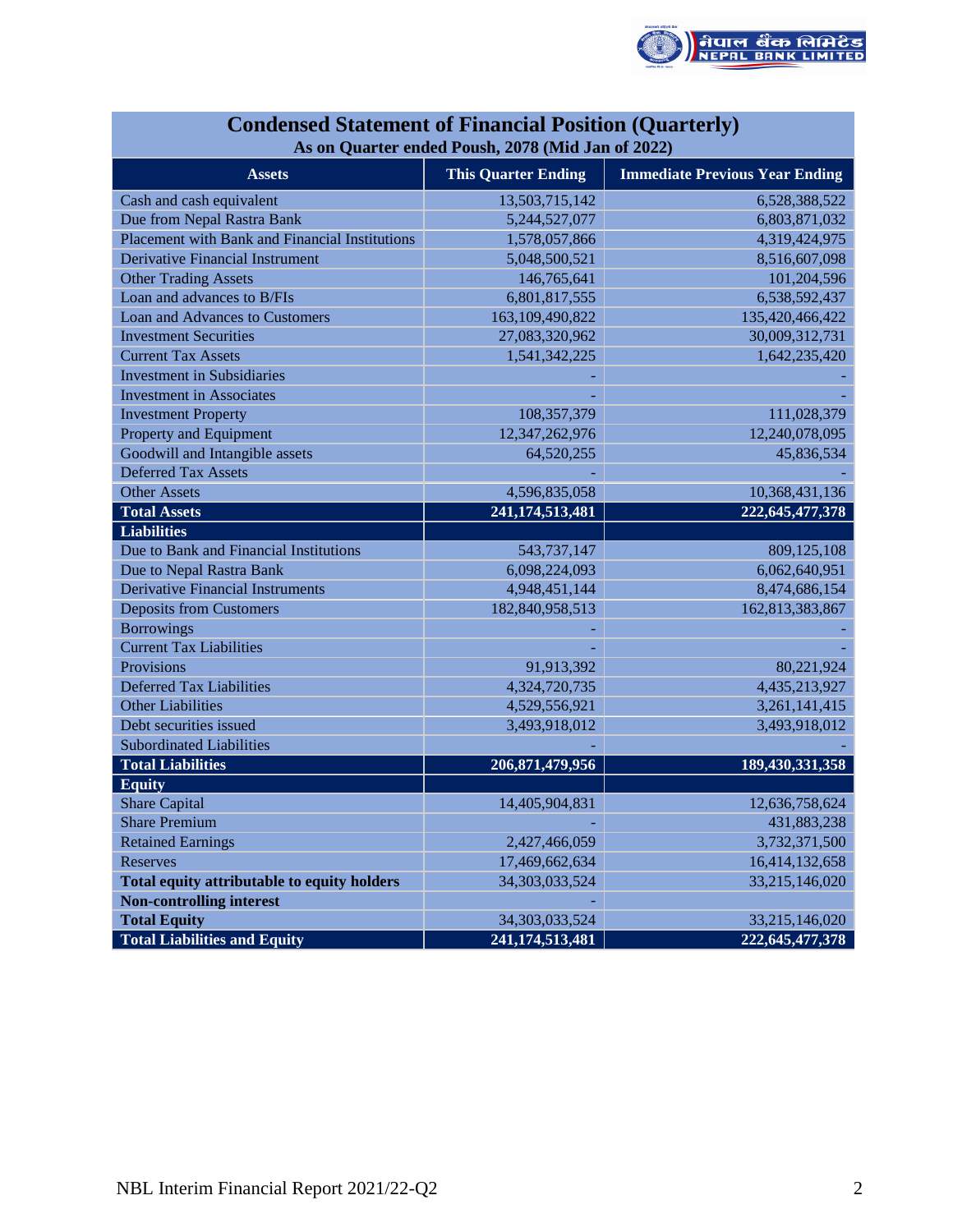

| <b>Condensed Statement of Profit or Loss</b><br>For the Quarter Ended Poush 2078<br><b>Figures in NPR</b> |                     |                                    |                     |                                           |  |  |  |  |  |  |  |
|-----------------------------------------------------------------------------------------------------------|---------------------|------------------------------------|---------------------|-------------------------------------------|--|--|--|--|--|--|--|
| <b>Particulars</b>                                                                                        |                     | <b>Current Year</b>                |                     | <b>Previous Year</b><br>Corresponding     |  |  |  |  |  |  |  |
|                                                                                                           | <b>This Quarter</b> | <b>Up to This</b><br>Quarter (YTD) | <b>This Quarter</b> | <b>Up to This</b><br><b>Quarter (YTD)</b> |  |  |  |  |  |  |  |
| <b>Interest Income</b>                                                                                    | 3,640,384,189       | 6,986,088,338                      | 2,802,630,797       | 5,743,262,084                             |  |  |  |  |  |  |  |
| Interest expense                                                                                          | 2,274,471,166       | 3,961,157,949                      | 1,312,824,594       | 2,771,863,296                             |  |  |  |  |  |  |  |
| Net interest income                                                                                       | 1,365,913,023       | 3,024,930,389                      | 1,489,806,204       | 2,971,398,788                             |  |  |  |  |  |  |  |
| Fees and Commission Income                                                                                | 225,538,699         | 507,876,330                        | 186,552,800         | 383,913,812                               |  |  |  |  |  |  |  |
| Fees and Commission Expense                                                                               | 11,453,300          | 21,090,816                         | 11,466,190          | 26,919,570                                |  |  |  |  |  |  |  |
| Net fee and commission income                                                                             | 214,085,399         | 486,785,515                        | 175,086,609         | 356,994,242                               |  |  |  |  |  |  |  |
| Net interest, fee and commission<br>income                                                                | 1,579,998,422       | 3,511,715,904                      | 1,664,892,813       | 3,328,393,030                             |  |  |  |  |  |  |  |
| Net trading income                                                                                        | 82,116,541          | 175,047,195                        | 100,910,722         | 191,487,361                               |  |  |  |  |  |  |  |
| Other operating income                                                                                    | 68,166,157          | 121,732,399                        | 74,580,270          | 124,701,911                               |  |  |  |  |  |  |  |
| <b>Total operating income</b>                                                                             | 1,730,281,121       | 3,808,495,498                      | 1,840,383,805       | 3,644,582,302                             |  |  |  |  |  |  |  |
| Impairment charge/(reversal) for<br>loans and other losses                                                | 265,633,985         | 387,472,421                        | (201, 122, 141)     | (45, 136, 851)                            |  |  |  |  |  |  |  |
| Net operating income                                                                                      | 1,464,647,136       | 3,421,023,078                      | 2,041,505,946       | 3,689,719,152                             |  |  |  |  |  |  |  |
| <b>Operating Expenses</b>                                                                                 |                     |                                    |                     |                                           |  |  |  |  |  |  |  |
| <b>Personnel Expense</b>                                                                                  | 548,128,410         | 1,299,335,086                      | 578,136,723         | 1,234,396,318                             |  |  |  |  |  |  |  |
| <b>Other Operating Expense</b>                                                                            | 188,829,090         | 399,568,979                        | 157,902,950         | 334,212,866                               |  |  |  |  |  |  |  |
| Depreciation and Amortization                                                                             | 42,438,592          | 86,782,340                         | 38,167,225          | 74,887,113                                |  |  |  |  |  |  |  |
| <b>Operating profit</b>                                                                                   | 685,251,043         | 1,635,336,672                      | 1,267,299,048       | 2,046,222,855                             |  |  |  |  |  |  |  |
| Non-operating Income                                                                                      | 42,480,384          | 50,619,535                         | 27,032,472          | 29,447,275                                |  |  |  |  |  |  |  |
| Non-operating expense                                                                                     |                     |                                    |                     |                                           |  |  |  |  |  |  |  |
| Profit before Income tax                                                                                  | 727,731,427         | 1,685,956,207                      | 1,294,331,520       | 2,075,670,130                             |  |  |  |  |  |  |  |
| <b>Income tax Expenses</b>                                                                                |                     |                                    |                     |                                           |  |  |  |  |  |  |  |
| <b>Current Tax</b>                                                                                        | 151,704,715         | 401,381,955                        | 361,939,003         | 563, 553, 752                             |  |  |  |  |  |  |  |
| Deferred Tax                                                                                              | (86, 176, 205)      | (132, 484, 584)                    | 132,388,809         | 161,693,278                               |  |  |  |  |  |  |  |
| Profit/(loss) for the period                                                                              | 662,202,917         | 1,417,058,835                      | 800,003,708         | 1,350,423,101                             |  |  |  |  |  |  |  |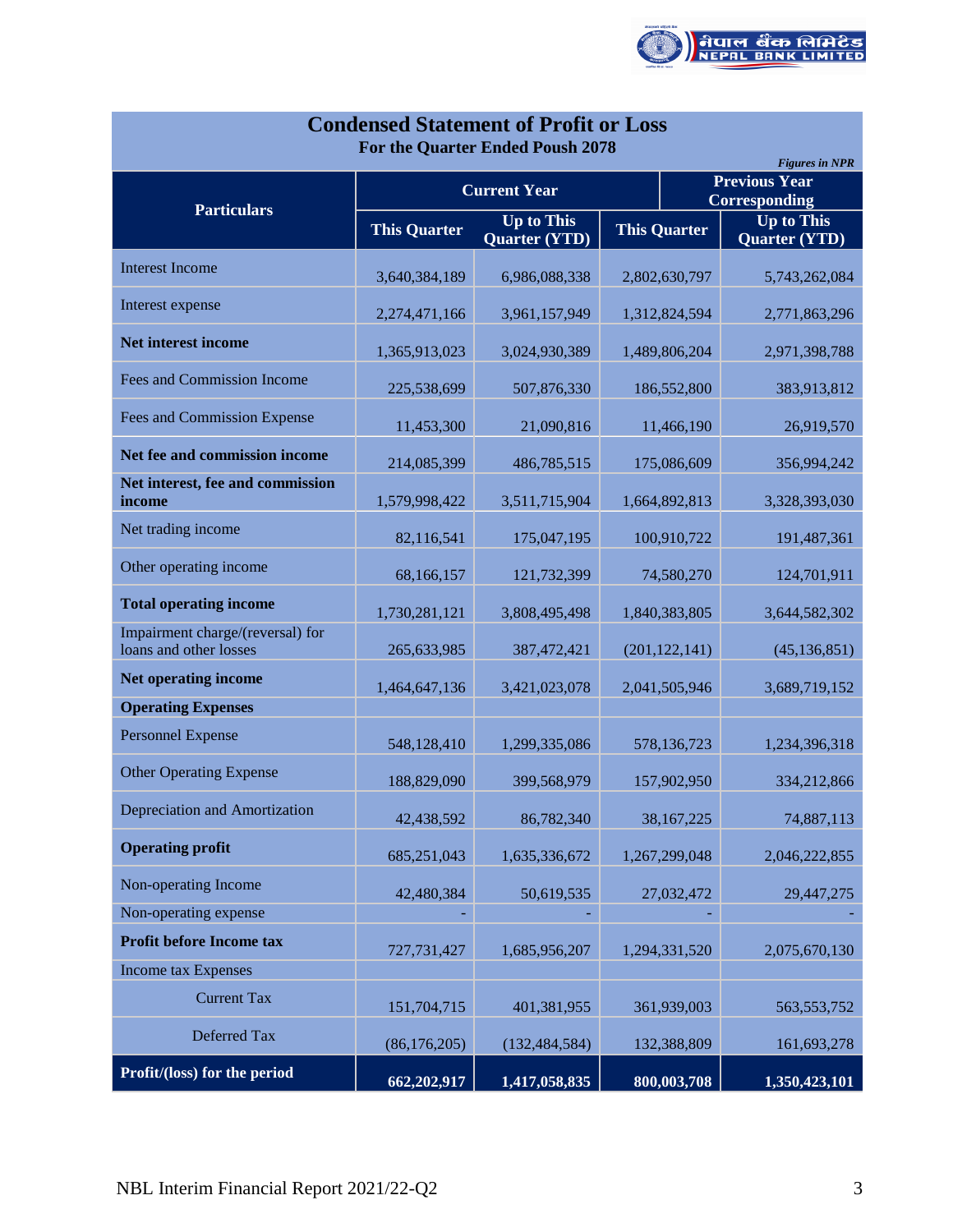

| <b>Ratios as per NRB Directive</b>      |                        |                                       |                                       |                                       |  |
|-----------------------------------------|------------------------|---------------------------------------|---------------------------------------|---------------------------------------|--|
|                                         |                        | <b>Current Year</b>                   | <b>Previous Year</b><br>Corresponding |                                       |  |
| <b>Particulars</b>                      | <b>This</b><br>Quarter | <b>Up to This</b><br>Quarter<br>(YTD) | <b>This</b><br>Quarter                | <b>Up to This</b><br>Quarter<br>(YTD) |  |
| <b>Earning Per share</b>                |                        |                                       |                                       |                                       |  |
| <b>Basic Earnings Per Share</b>         |                        | 19.67                                 |                                       | 21.37                                 |  |
| Diluted Earnings per share              |                        | 19.67                                 |                                       | 21.37                                 |  |
| <b>Ratio as per NRB Directives</b>      |                        |                                       |                                       |                                       |  |
| Ratios as per NRB Directives            |                        |                                       |                                       |                                       |  |
| Capital fund to RWA                     |                        | 15.39%                                |                                       | 16.13%                                |  |
| Non-Performing Loan (NPL) to total loan |                        | 1.91%                                 |                                       | 2.88%                                 |  |
| Total Loan Loss provision to Total NPL  |                        | 142.83%                               |                                       | 109.57%                               |  |
| <b>Cost of Funds</b>                    |                        | 5.52%                                 |                                       | 3.57%                                 |  |
| <b>Credit to Deposit Ratio</b>          |                        | 89.62%                                |                                       | 69.49%                                |  |
| <b>Base Rate</b>                        |                        | 6.92%                                 |                                       | 6.19%                                 |  |
| <b>Interest Rate Spread</b>             |                        | 2.91%                                 |                                       | 4.39%                                 |  |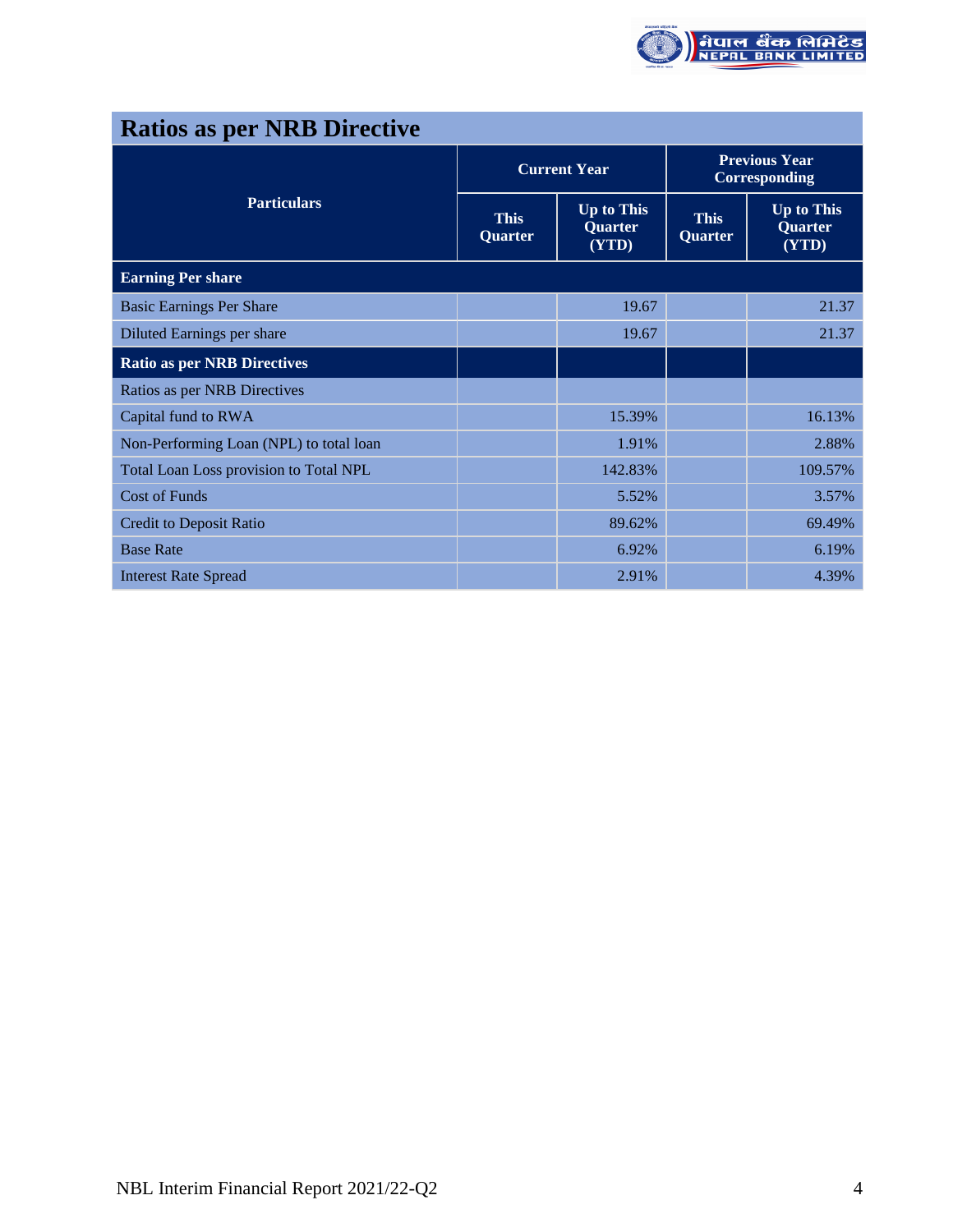

| <b>Condensed Consolidated Statement of Changes in Equity</b><br>For the Quarter ended Poush 2078 (Mid-January of 2022)                                                                                                      |                  |                                |                    |                                         |                        |                          |                            |                                  |                            |                                  | Figures in NPR                   |                                    |
|-----------------------------------------------------------------------------------------------------------------------------------------------------------------------------------------------------------------------------|------------------|--------------------------------|--------------------|-----------------------------------------|------------------------|--------------------------|----------------------------|----------------------------------|----------------------------|----------------------------------|----------------------------------|------------------------------------|
| <b>Attributable to equity holders of the Bank</b>                                                                                                                                                                           |                  |                                |                    |                                         |                        |                          |                            |                                  |                            |                                  |                                  |                                    |
| <b>Particulars</b>                                                                                                                                                                                                          | Share<br>Capital | Share<br>premium               | General<br>reserve | Exchange<br>equalisati<br>on<br>reserve | Regulator<br>y Reserve | Fair<br>Value<br>Reserve | Revaluati<br>on<br>Reserve | Retained<br>earning              | Other<br>reserve           | Total                            | controllin<br>g interest<br>Ron. | Total<br>equity                    |
| <b>Balance at 1st Shrawan 2077</b>                                                                                                                                                                                          | 11,282,820,200   | 1,789,915,042                  | 4,890,101,959      | 86,786,914                              | 1,983,274,456          | 2,251,866,279            | 7,743,591,321              | 3,102,720,519                    | (3,100,085,152)            | 30,030,991,537                   |                                  | 30,030,991,537                     |
| Comprehensive income for the year<br>Profit for the year                                                                                                                                                                    |                  |                                |                    |                                         |                        |                          |                            | 2,961,230,329                    |                            | 2,961,230,329                    |                                  | 2,961,230,329                      |
| Other comprehensive income, net of tax<br>Gains/(losses) from investment in equity<br>instruments measured at fair value.<br>Gains/(losses) on revaluation                                                                  |                  |                                |                    |                                         |                        | (43, 615, 645)           |                            |                                  |                            | (43, 615, 645)                   |                                  | (43, 615, 645)                     |
| Actuarial gains/(losses) on defined benefit plans<br>Gains/(losses) on cash flow hedges<br>Exchange gains/(losses) (arising from translating<br>financial assets of foreign operation)                                      |                  |                                |                    |                                         |                        |                          |                            |                                  | 762.045.616                | 762.045.616                      |                                  | 762,045,616                        |
| Total Comprehensive income for the year                                                                                                                                                                                     |                  |                                |                    |                                         |                        | (43, 615, 645)           |                            | 2,961,230,329                    | 762,045,616                | 3,679,660,301                    |                                  | 3,679,660,301                      |
| Transfer to reserve during the year<br>Transfer from reserve during the year<br>Deferred tax impact of respective reserve<br>Transactions with owners, directly recognised in equity<br>share issued<br>Share based payment |                  |                                | 592,246,066        |                                         | 1,381,594,534          | (78, 623, 650)           |                            | 978,796,828<br>(2.859, 063, 369) | 29,612,303<br>(10.866.863) | 2,982,249,732<br>(2,948,553,882) |                                  | 2,982,249,732<br>(2.948, 553, 882) |
| Dividends to equity holders<br>Bonus shares issued<br>Cash dividend paid<br>Other                                                                                                                                           | 1,353,938,424    | (1.353.938.424)<br>(4.093.380) |                    |                                         |                        |                          |                            | (451.312.808)                    | (73.795.480)               | (451.312.808)<br>(77,888,860)    |                                  | (451.312.808)<br>(77,888,860)      |
| Total contributions by and distributions                                                                                                                                                                                    | 1,353,938,424    | (1,358,031,804)                | 592,246,066        |                                         | 1,381,594,534          | (78, 623, 650)           |                            | (2,331,579,348)                  | (55,050,040)               | (495, 505, 818)                  |                                  | (495, 505, 818)                    |
| Balance at 31st Asadh 2078                                                                                                                                                                                                  | 12,636,758,624   | 431,883,238                    | 5,482,348,025      | 86,786,914                              | 3,364,868,990          | 2,129,626,985            | 7,743,591,321              | 3,732,371,500                    | (2,393,089,576)            | 33,215,146,020                   |                                  | 33,215,146,020                     |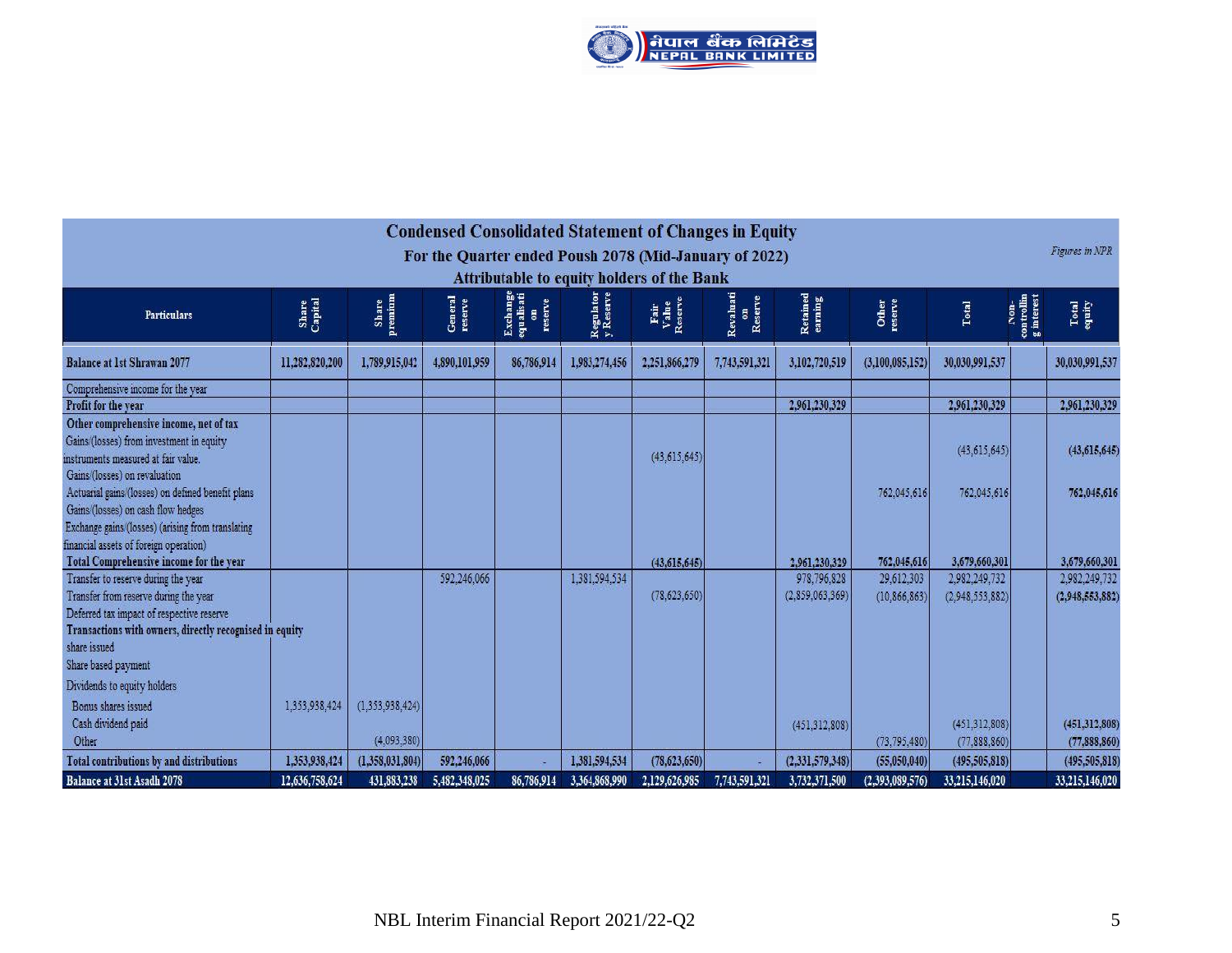

| Balance at 1st Shrawan 2078                                                             | 12,636,758,624 | 431,883,238     | 5,482,348,025 | 86,786,914 | 3,364,868,990 | 2,129,626,985 | 7,743,591,321 | 3,732,371,500   | (2,393,089,576) | 33,215,146,020  | 33,215,146,020  |
|-----------------------------------------------------------------------------------------|----------------|-----------------|---------------|------------|---------------|---------------|---------------|-----------------|-----------------|-----------------|-----------------|
| Comprehensive income for the year                                                       |                |                 |               |            |               |               |               |                 |                 |                 |                 |
| Profit for the year                                                                     |                |                 |               |            |               |               |               | 1,417,058,835   |                 | 1,417,058,835   | 1,417,058,835   |
| Other comprehensive income, net of tax                                                  |                |                 |               |            |               | 290,114,549   |               |                 |                 | 290,114,549     | 290,114,549     |
| Gains/(losses) from investment in equity                                                |                |                 |               |            |               |               |               |                 |                 |                 |                 |
| instruments measured at fair value.                                                     |                |                 |               |            |               |               |               |                 |                 |                 |                 |
| Gains/(losses) on revaluation                                                           |                |                 |               |            |               |               |               |                 |                 |                 |                 |
| Actuarial gains (losses) on defined benefit plans                                       |                |                 |               |            |               |               |               |                 |                 |                 |                 |
| Gains/(losses) on cash flow hedges<br>Exchange gains/(losses) (arising from translating |                |                 |               |            |               |               |               |                 |                 |                 |                 |
| financial assets of foreign operation).                                                 |                |                 |               |            |               |               |               |                 |                 |                 |                 |
| Total Comprehensive income for the year                                                 |                |                 |               |            |               | 290,114,549   |               | 1,417,058,835   |                 | 1,707,173,385   | 1,707,173,385   |
| Transfer to reserve during the year                                                     |                |                 | 283,411,767   |            | 491,626,647   |               |               | 1,144,720       | (6, 295, 144)   | 769,887,989     | 769,887,989     |
| Transfer from reserve during the year                                                   |                |                 |               |            |               | (801, 304)    |               | (1,006,743,269) |                 | (1,007,544,573) | (1,007,544,573) |
| Deferred tax impact of respective reserve                                               |                |                 |               |            |               |               |               |                 |                 |                 |                 |
| Transactions with owners, directly recognised in equity                                 |                |                 |               |            |               |               |               |                 |                 |                 |                 |
| share issued                                                                            |                |                 |               |            |               |               |               |                 |                 |                 |                 |
| Share based payment                                                                     |                |                 |               |            |               |               |               |                 |                 |                 |                 |
| Dividends to equity holders                                                             |                |                 |               |            |               |               |               |                 |                 |                 |                 |
| Bonus shares issued                                                                     | 1,769,146,207  | (431, 883, 238) |               |            |               |               |               | (1,337,262,969) |                 |                 |                 |
| Cash dividend paid                                                                      |                |                 |               |            |               |               |               | (379, 102, 759) |                 | (379, 102, 759) | (379, 102, 759) |
| Other                                                                                   |                |                 |               |            |               |               |               |                 | (2,526,538)     | (2,526,538)     | (2,526,538)     |
| Total contributions by and distributions                                                | 1,769,146,207  | (431, 883, 238) | 283,411,767   |            | 491,626,647   | (801, 304)    |               | (2,721,964,277) | (8,821,682)     | (619, 285, 881) | (619, 285, 881) |
| <b>Balance at 30 Poush 2078</b>                                                         | 14,405,904,831 |                 | 5,765,759,792 | 86,786,914 | 3,856,495,636 | 2,418,940,230 | 7,743,591,321 | 2,427,466,058   | (2,401,911,259) | 1,087,887,504   | 34,303,033,523  |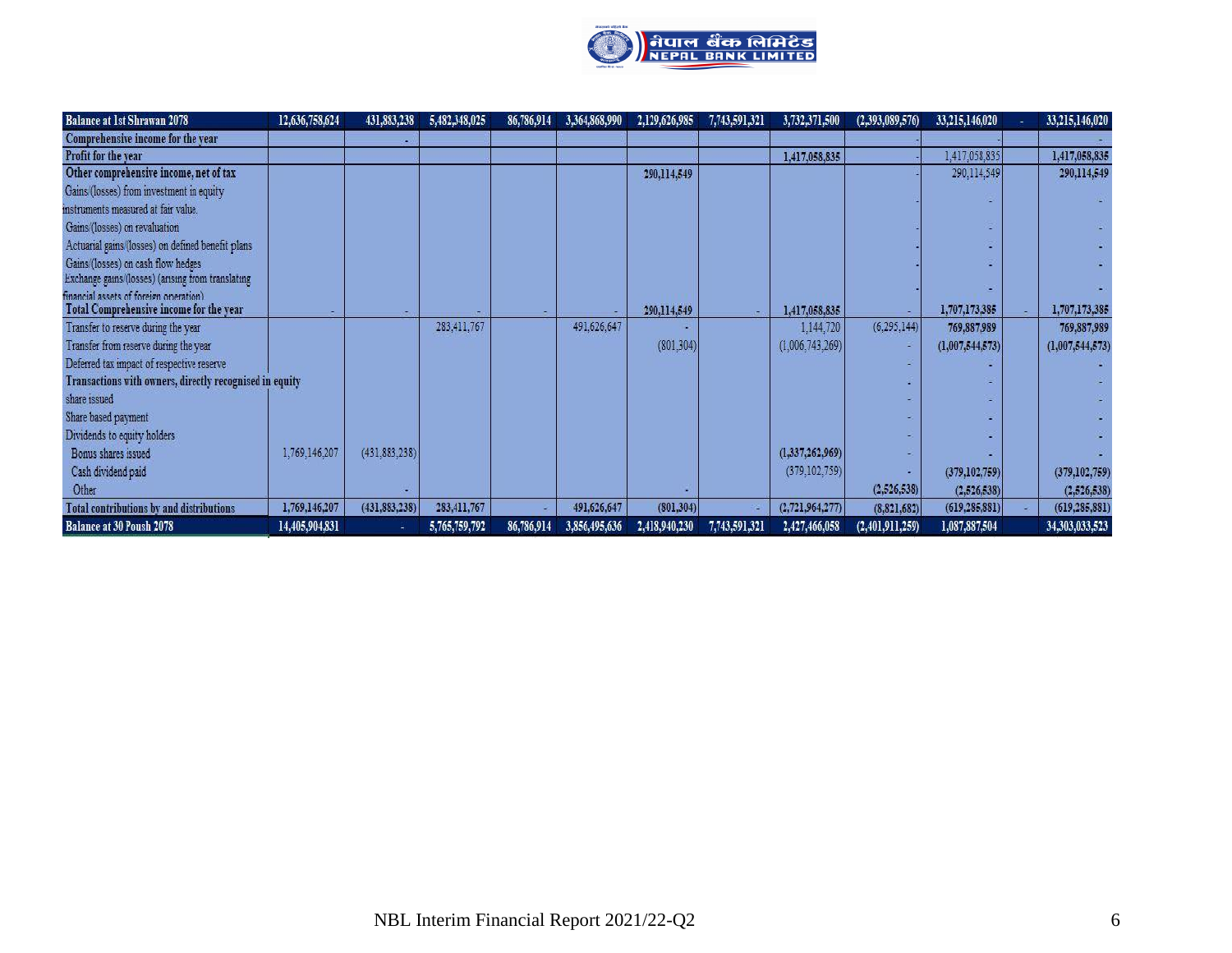

## **Statement of Cash Flows For the period ended Poush 2078**

| Corresponding<br><b>Particulars</b><br><b>Previous Year Upto</b><br><b>Up to This Quarter</b><br><b>This Quarter</b> |  |
|----------------------------------------------------------------------------------------------------------------------|--|
|                                                                                                                      |  |
| <b>CASH FLOWS FROM OPERATING ACTIVITIES</b>                                                                          |  |
| Interest received<br>3,642,200,831<br>5,743,262,084                                                                  |  |
| Fees and other income received<br>225,538,699<br>383,913,812                                                         |  |
| Dividend received                                                                                                    |  |
| Receipts from other operating activities<br>192,763,082<br>269,776,073                                               |  |
| Interest paid<br>(2,274,471,166)<br>(2,694,677,654)                                                                  |  |
| Commission and fees paid<br>(11, 453, 300)<br>(26,919,570)                                                           |  |
| Cash payment to employees<br>(548, 128, 410)<br>(944, 361, 462)                                                      |  |
| Other expense paid<br>(454, 463, 075)<br>(289,076,016)                                                               |  |
| Operating cash flows before changes in operating assets                                                              |  |
| and liabilities<br>771,986,661<br>2,441,917,268                                                                      |  |
|                                                                                                                      |  |
| (Increase)/Decrease in operating assets                                                                              |  |
| Due from Nepal Rastra Bank<br>1,559,343,955<br>(5,280,210,813)                                                       |  |
| <b>Placement with Bank and Financial Institutions</b><br>2,741,367,109<br>770,300,000                                |  |
| Other trading assets<br>(45,561,045)                                                                                 |  |
| Loans and advances to bank and financial institutions<br>(263, 225, 118)<br>55,672,391                               |  |
| Loans and advances to customers<br>(27, 435, 231, 858)<br>(12,265,523,839)                                           |  |
| Other assets<br>9,239,702,655<br>7,236,088,847                                                                       |  |
| <b>Increase/(Decrease)</b> in operating liabilities                                                                  |  |
| Due to bank and financial institutions<br>(265, 387, 961)<br>801,487,668                                             |  |
| Due to Nepal Rastra Bank<br>35,583,142<br>5,650,883,066                                                              |  |
| Deposit from customers<br>20,027,574,646<br>7,464,488,250                                                            |  |
| <b>Borrowings</b><br>(1,000,000,000)                                                                                 |  |
| Other liabilities<br>(1,455,718,377)<br>2,420,895,306                                                                |  |
| Net cash flow from operating activities before tax paid<br>4,910,433,809<br>8,295,998,144                            |  |
| Income taxes paid<br>(300, 488, 760)<br>(501,097,483)                                                                |  |
| Net cash flow from operating activities<br>4,609,945,049<br>7,794,900,660                                            |  |
| <b>CASH FLOW FROM INVESTING ACTIVITIES</b>                                                                           |  |
| Purchase of investment securities<br>(3,717,020,889)                                                                 |  |
| Receipts from sale of investment securities<br>2,925,991,769<br>139,329,524                                          |  |
| Purchase of property and equipment<br>(157, 732, 705)<br>(137,902,469)                                               |  |
| Receipt from the sale of property and equipment<br>372,971<br>402,039                                                |  |
| Purchase of intangible assets<br>(24, 292, 167)<br>(3,570,955)                                                       |  |
| Receipt from the sale of intangible assets                                                                           |  |
| Purchase of investment properties<br>(2,286,496)                                                                     |  |
| Receipt from the sale of investment properties<br>2,671,000<br>29,702,041<br>Interest received                       |  |
| Dividend received<br>13,564,098                                                                                      |  |
| Net cash used in investing activities<br>(3,677,783,108)<br>2,747,010,869                                            |  |
|                                                                                                                      |  |
| <b>CASH FLOWS FROM FINANCING ACTIVITIES</b>                                                                          |  |
| Receipt from issue of debt securities                                                                                |  |
| Repayment of debt securities                                                                                         |  |
| Reciepts from issue of subordinated liabilities                                                                      |  |
| Repayment of subordinated liability                                                                                  |  |
| Receipts from issue of shares                                                                                        |  |
| Dividends paid<br>(379, 102, 759)<br>(451, 312, 808)                                                                 |  |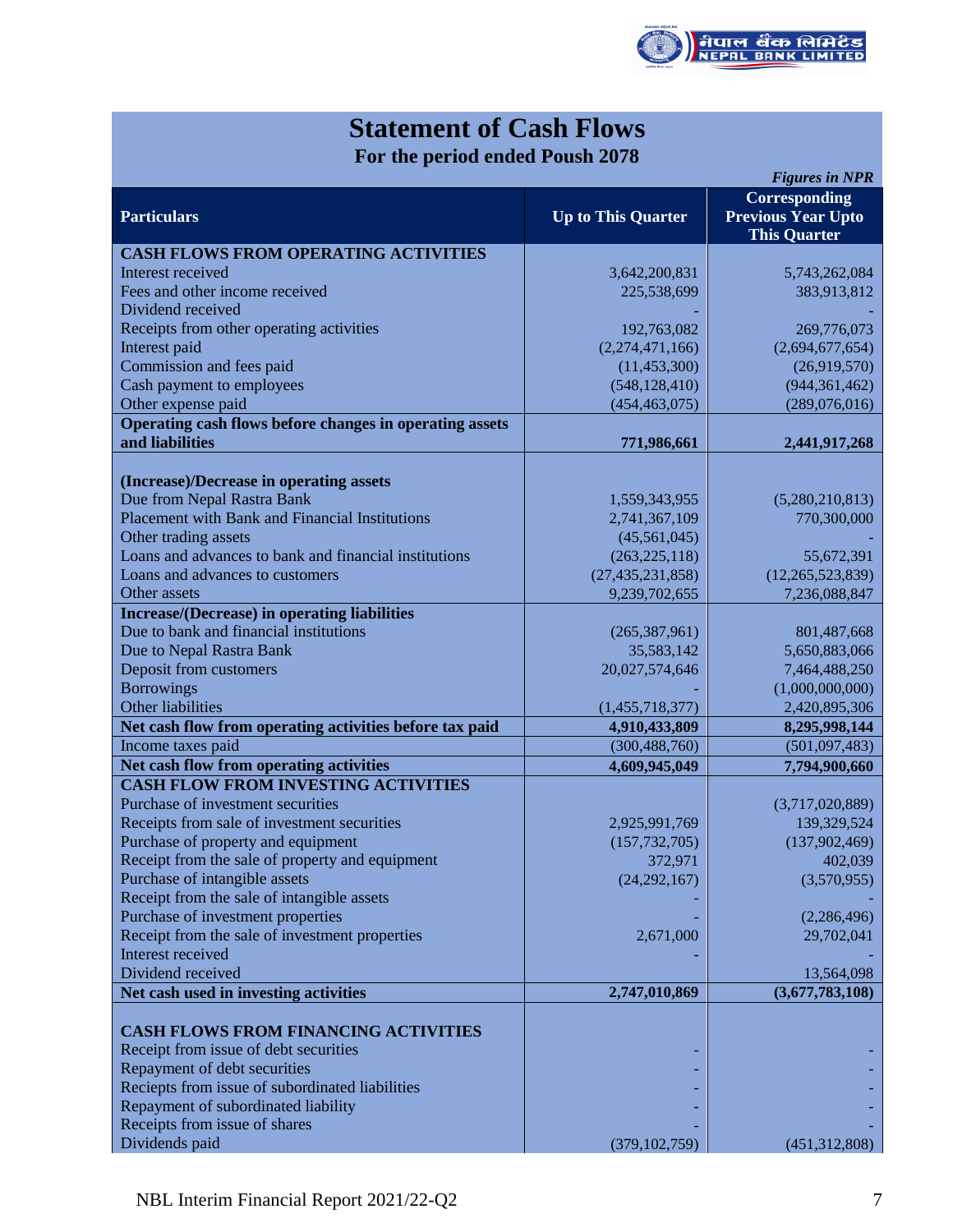

| Interest paid                                            |                 |                 |
|----------------------------------------------------------|-----------------|-----------------|
| Other recepit/payment                                    | (2,526,538)     | (53,848,362)    |
| Net cash from financing activities                       | (381, 629, 297) | (505, 161, 170) |
| Net increase (decrease) in cash and cash equivalents     | 6,975,326,620   | 3,611,956,383   |
| Cash and cash equivalents at the beginning of the period | 6,528,388,522   | 4,971,642,414   |
| Effect of exchange rate fluctuations on cash and cash    |                 |                 |
| equivalents held                                         |                 |                 |
| Cash and cash equivalents at the end of the period       | 13,503,715,142  | 8,583,598,797   |

| <b>Statement of Distributable Profit or Loss</b>                    |                   |                       |  |  |  |  |  |  |  |  |
|---------------------------------------------------------------------|-------------------|-----------------------|--|--|--|--|--|--|--|--|
| <b>For the Quarter Ended Poush 2078</b>                             |                   |                       |  |  |  |  |  |  |  |  |
|                                                                     |                   | <b>Figures in NPR</b> |  |  |  |  |  |  |  |  |
| <b>Particulars</b>                                                  | <b>Poush 2078</b> | <b>Poush 2077</b>     |  |  |  |  |  |  |  |  |
| <b>Opening Retained Earning</b>                                     | 3,732,371,500     | 3,102,720,519         |  |  |  |  |  |  |  |  |
| Net Profit for the quarter ended Poush 2078                         | 1,417,058,835     | 1,350,423,101         |  |  |  |  |  |  |  |  |
| 1. Appropriations                                                   |                   |                       |  |  |  |  |  |  |  |  |
| 1.1 Profit required to be appropriated to statutory reserve         | (515, 116, 623)   | (307, 039, 167)       |  |  |  |  |  |  |  |  |
| a. General Reserve                                                  | (283, 411, 767)   | (270,084,620)         |  |  |  |  |  |  |  |  |
| b. Capital Redemption Reserve                                       |                   |                       |  |  |  |  |  |  |  |  |
| c. Exchange Fluctuation Fund                                        |                   |                       |  |  |  |  |  |  |  |  |
| d. Corporate Social Responsibity Fund                               | (14, 170, 588)    | (13, 404, 231)        |  |  |  |  |  |  |  |  |
| e. Employees Training Fund                                          | (23,089,823)      | (23,550,316)          |  |  |  |  |  |  |  |  |
| f. Others                                                           |                   |                       |  |  |  |  |  |  |  |  |
| -Debenture Redemption Reserve                                       | (194, 444, 444)   |                       |  |  |  |  |  |  |  |  |
| 1.2 Profit required to be transfer to Regulatory Reserve            | (491, 626, 647)   | (365, 178, 257)       |  |  |  |  |  |  |  |  |
| a. Transfer to Regulatory Reserve                                   | (491, 626, 647)   | (366, 657, 997)       |  |  |  |  |  |  |  |  |
| b. Transfer from Regulatory Reserve                                 |                   | 1,479,741             |  |  |  |  |  |  |  |  |
| Net Profit for quarter end Poush 2078 available for<br>distribution | 410,315,566       | 678,205,677           |  |  |  |  |  |  |  |  |
| <b>Transfer from Fair Value Reserve</b>                             | 1,144,720         | (2,335,461)           |  |  |  |  |  |  |  |  |
| Cash and Stock Dividend distributed during FY 2078.79               | (1,716,365,728)   | (451, 312, 808)       |  |  |  |  |  |  |  |  |
| <b>Closing Retained Earning</b>                                     | 2,427,466,059     | 3,327,277,928         |  |  |  |  |  |  |  |  |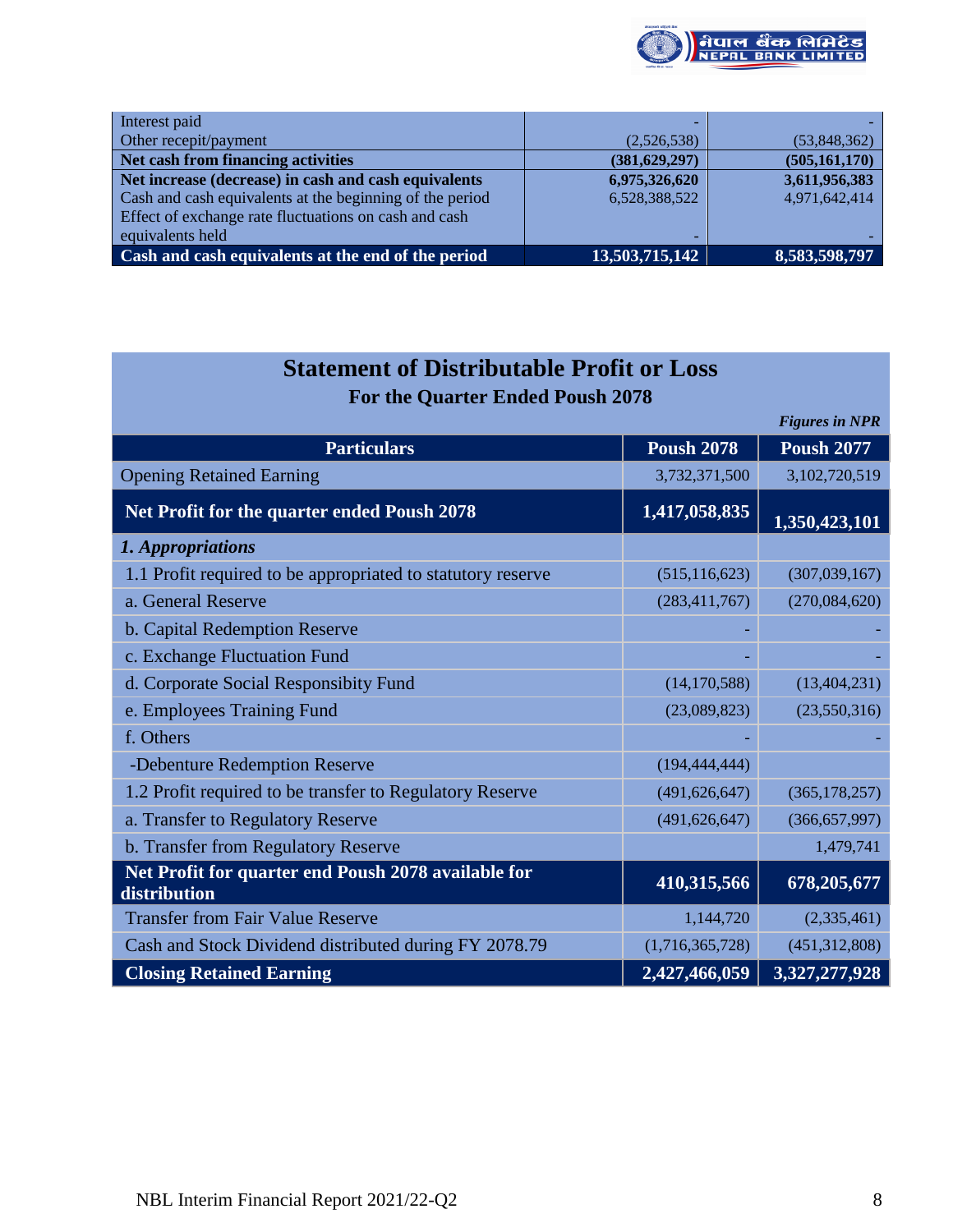

## **Notes to the Interim Financial Statements**

## **1. Basis of Preparation**

The interim financial statements of the Bank have been prepared on accrual basis of accounting except the Cash flow information which is prepared, on a cash basis, using the direct method. The interest income is recognized on effective interest rate method.

The financial statements comprise the Condensed Statement of Financial Position, Condensed Statement of Profit or Loss and Condensed Statement of Comprehensive Income, Statement of Changes in Equity, Statement of Cash Flows and the Notes to the Accounts. The significant accounting policies applied in preparation of financial statements are set out below in point number 5. These policies are consistently applied to all the years presented, except for the changes in accounting policies disclosed specifically.

 The interim financial statements are presented in Nepalese Currency (NPR) (rounded to the nearest Rupee unless otherwise stated), which is the bank's functional currency. The Bank determines the functional currency and items included in the financial statements are measured using that functional currency.

Reporting Period is a period from the first day of Shrawan (mid-July) of any year to the last day of quarter end i.e. Ashoj (mid October), Poush (mid January), Chaitra (mid April), Ashad (mid July) as per Nepalese calendar.

The current period refers to  $1<sup>st</sup>$  Shrawan 2078 to 30<sup>th</sup> Poush 2078 as per Nepalese Calendar corresponding to 16<sup>th</sup> July 2021 to 14<sup>th</sup> January 2022 as per English Calendar and corresponding previous year period is 1<sup>st</sup> Shrawan 2077 to 30<sup>th</sup> Poush 2077 as per Nepalese Calendar corresponding to 16<sup>th</sup> July 2020 to 13<sup>th</sup> January 2021 as per English calendar.

| <b>Period</b>              | <b>Nepalese Calendar</b>     | <b>English Calendar</b>       |
|----------------------------|------------------------------|-------------------------------|
|                            | 1 <sup>st</sup> Shrawan 2078 | $16th$ July 2021 to           |
| <b>Current Year Period</b> | $30th$ Poush 2078            | 14 <sup>th</sup> January 2022 |
|                            |                              |                               |
|                            |                              |                               |
| Previous Year Period       | $1st$ Shrawan 2077           | $16th$ July 2020 to           |
|                            | 30 <sup>th</sup> Poush 2077  | 13 <sup>th</sup> January 2021 |

## **2. Statement of Compliance with NFRSs**

The interim financial statements have been prepared in accordance with Nepal Financial Reporting Standard (hereinafter referred as NFRS) and carve out laid down by the Institute of Chartered Accountant of Nepal.

The financial statements have been prepared on the going-concern basis.

The Bank presents its interim financial statements as per the format specified in directive 4 of unified directive issued by NRB.

## **3. Use of Estimates, assumptions and judgments**

The preparation of the Bank's financial statement requires management to make judgments, estimates and assumptions that affect the reported amount of revenues, expenses, assets and liabilities, and the accompanying disclosures, as well as the disclosure of contingent liabilities. Management believes that the estimates used in the preparation of the financial statements are prudent and reasonable estimates and underlying assumptions are reviewed on an ongoing basis.

Information about assumptions, estimates and judgment used in preparation of interim financial statements for 2078/79 that has a significant risk of resulting in a material adjustment within the next financial year are:

- Key assumptions used in discounted cash flow projections.
- Measurement of defined benefit obligations.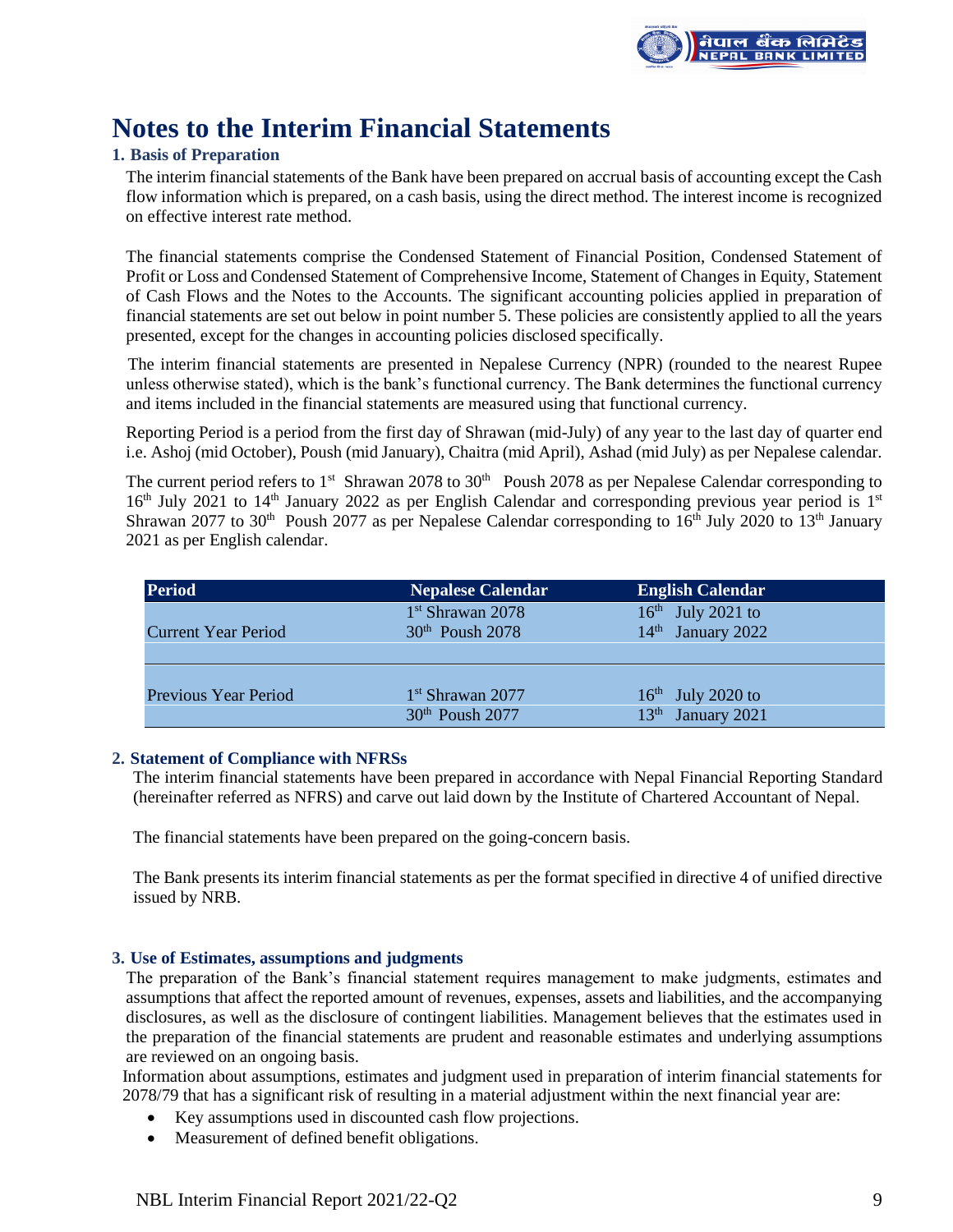

- Provisions, commitments and contingencies.
- Determination of net realizable value.
- Determination of useful life of the property, plants and equipment.
- Assessment of the Bank's ability to continue as going concern.
- Determination of fair value of financial instruments; and property and equipment.
- Impairment of financial and non-financial assets.
- Assessment of current as well as deferred tax.

#### **4. Changes in accounting policies**

The Bank has consistently applied the accounting policies to all periods presented in these interim financial statements except for new or revised statements and interpretations implemented during the year. Comparative financials have been grouped or regrouped to facilitate comparison, corrections of error and any changes in accounting policies have been separately disclosed with detail explanations.

## **5. Significant Accounting policies**

The principal accounting policies applied by the Bank in preparation of these interim financial statements are presented below. These policies have been consistently applied to all the years presented unless stated otherwise.

#### **5.1 Basis of Measurement**

The interim financial statements are prepared on the historical-cost basis except for the following material items in the statement of financial position:

- Investment property is measured at cost under deemed cost approach.
- Liabilities for cash-settled, share-based-payment arrangements are measured at fair value.
- Derivative financial instruments are measured at fair value.
- Defined benefit schemes, surpluses and deficits are measured at fair value.
- Impairment of financial asset is measured at fair value and related disposal cost.

Estimates and underlying assumptions are reviewed on an ongoing basis and are based on historical experience and other factors, including expectations of future events that are believed to be reasonable under the circumstances. Actual results could differ from those estimates. The estimates and judgments used in the preparation of the financial statements are continuously evaluated by the Bank. Any revisions to accounting estimates are recognized prospectively in the period in which the estimates are revised and in the future periods. The areas involving a higher degree of judgment or complexity, or areas where assumptions and estimates are significant to the financial statements are disclosed in notes that follow.

### **Materiality and Aggregation**

In compliance with NFRS 1 - Presentation of Financial Statements, each material class of similar items is presented separately in the financial Statements. Items of dissimilar nature or functions are presented separately unless they are not material. Such presentation of line items is consistent with the format issued by NRB.

## **5.2 Basis of consolidation**

The Bank does not have any subsidiaries or special purpose entities over which it exercises control. Hence, only standalone financial statement is prepared.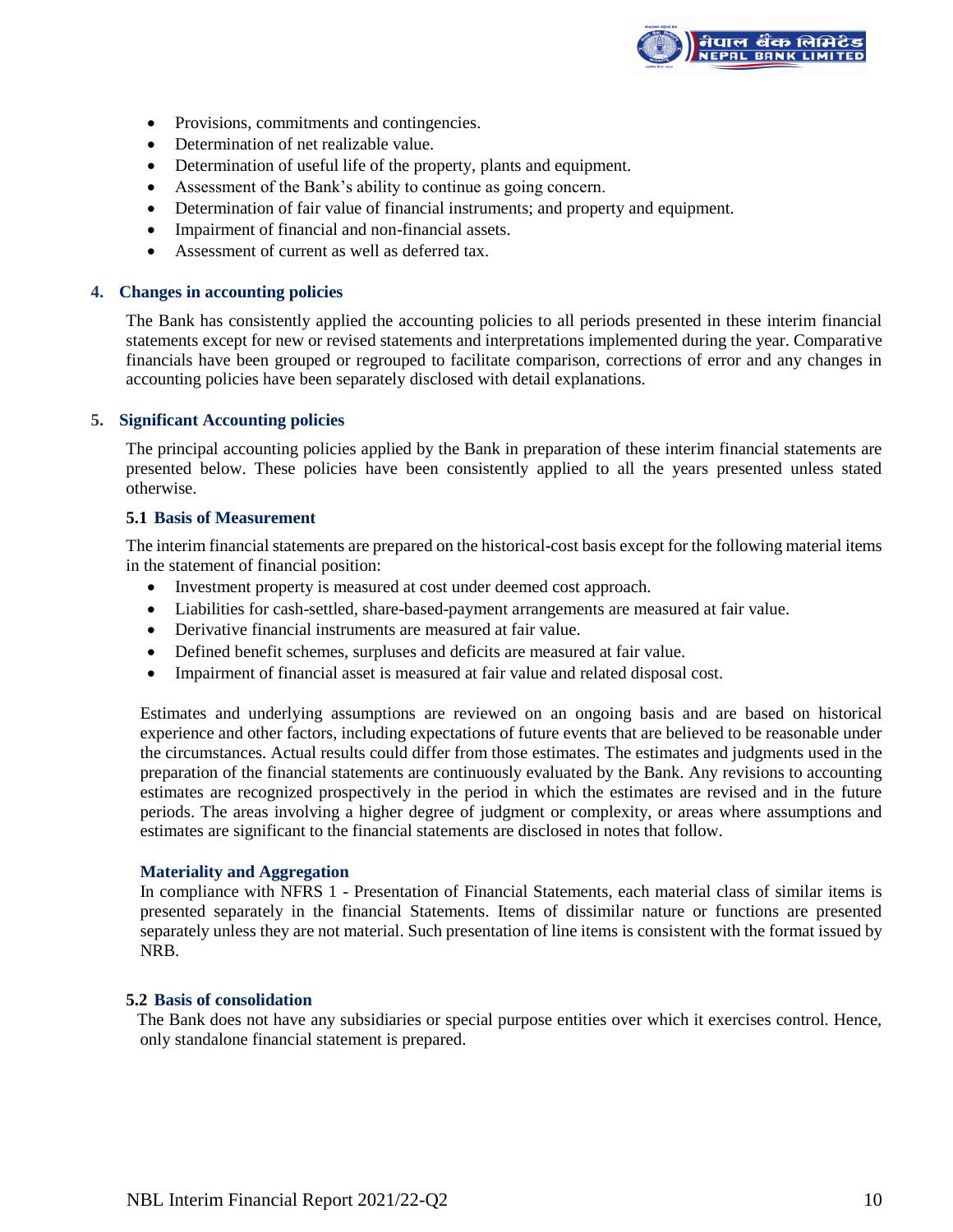

## **5.3 Cash and cash equivalent**

Cash and cash equivalents include cash at vault and money at call and short notice which are subject to an insignificant risk of changes in value including interest receivable on investment with maturity up to 3 month or less. Cash and Cash equivalent are measured at amortized cost in the statement of financial position.

Statement of Cash Flows has been prepared by using the 'Direct Method' in accordance with NAS 07- Statement of Cash Flows.

## **5.4 Financial assets and financial liabilities**

#### *Recognition*

The Bank initially recognizes a financial asset or a financial liability in its statement of financial position when, and only when, it becomes party to the contractual provisions of the instrument. The Bank initially recognize loans and advances, deposits; and debt securities/ subordinated liabilities issued on the date that they are originated which is the date that the Bank becomes party to the contractual provisions of the instruments. Investments in equity instruments, bonds, debenture, Government securities, NRB bond or deposit auction, reverse repos, outright purchase are recognized on trade date at which the Bank commits to purchase/ acquire the financial assets. Regular way purchase and sale of financial assets are recognized on trade date. All financial assets and liabilities are initially recognized at their cost value and are subsequently presented as per NFRS based on the respective classification.

### *Classification*

## i. Financial Assets

The Bank classifies the financial assets as subsequently measured at amortized cost or fair value on the basis of the Bank's business model for managing the financial assets and the contractual cash flow characteristics of the financial assets. The two classes of financial assets are as follows:

#### *1. Financial assets measured at amortized cost*

The Bank classifies a financial asset measured at amortized cost if both of the following conditions are met:

- a) The asset is held within a business model whose objective is to hold assets in order to collect contractual cash flows and
- b) The contractual terms of the financial asset give rise on specified dates to cash flows that are solely payments of principal and interest on the principal amount outstanding.

#### *2. Financial asset measured at fair value*

Financial assets other than those measured at amortized cost are measured at fair value. Financial assets measured at fair value are further classified into two categories as below:

*a) Financial assets at fair value through profit or loss*

Financial assets are classified as fair value through profit or loss (FVTPL) if they are held for trading or are designated at fair value through profit or loss. Upon initial recognition, transaction costs are directly attributable to the acquisition are recognized in profit or loss as incurred. Such assets are subsequently measured at fair value and changes in fair value are

recognized in Statement of Profit or Loss.

## *b) Financial assets at fair value through other comprehensive income*

Investment in an equity instrument that is not held for trading and at the initial recognition, the Bank makes an irrevocable election that the subsequent changes in fair value of the instrument is to be recognized in other comprehensive income are classified as financial assets at fair value though other comprehensive income. Such assets are subsequently measured at fair value and changes in fair value are recognized in other comprehensive income.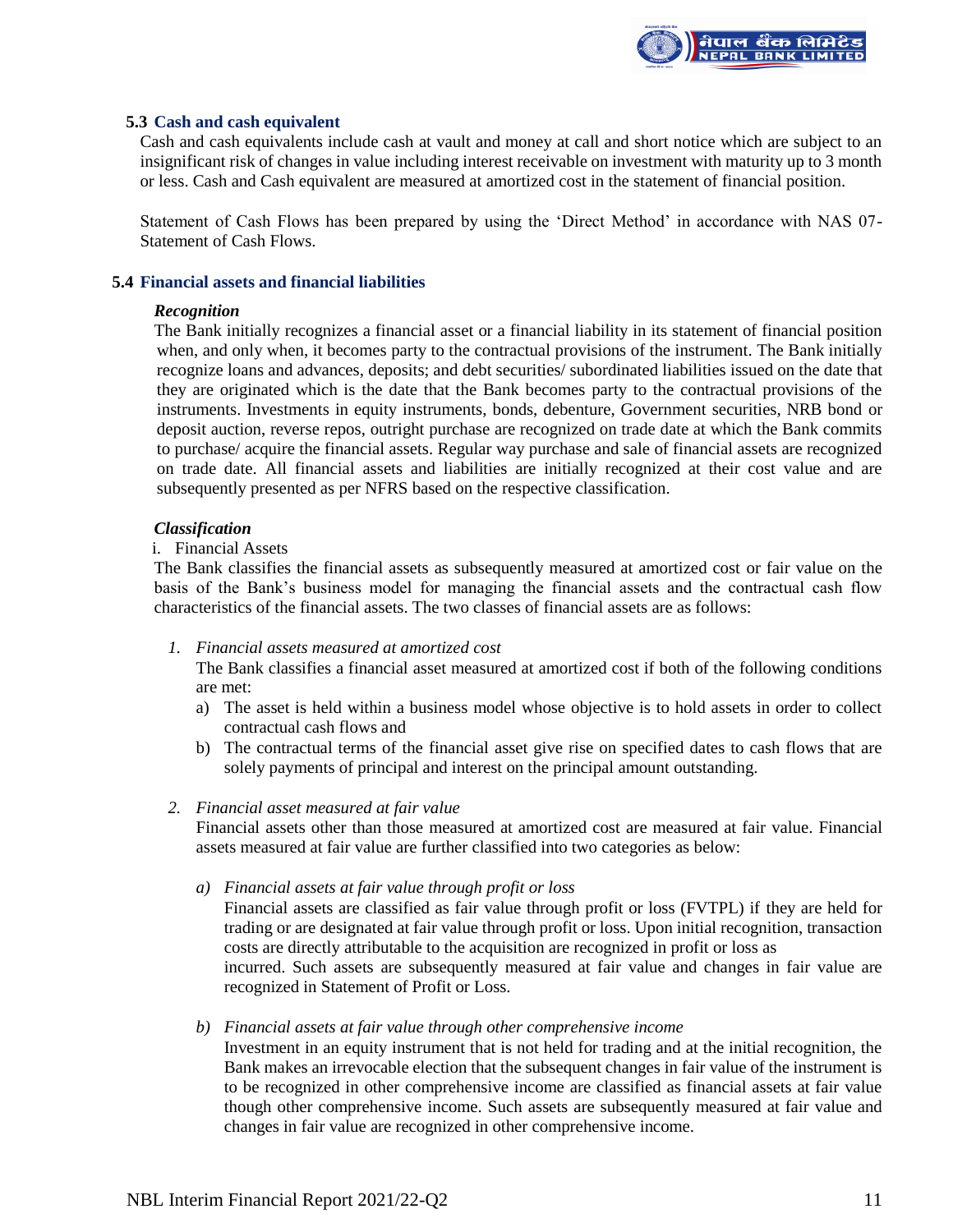

## ii. Financial Liabilities

The Bank classifies the financial liabilities as follows:

*a) Financial liabilities at fair value through profit or loss*

Financial liabilities are classified as fair value through profit or loss (FVTPL) if they are held for trading or are designated at fair value through profit or loss. Upon initial recognition, transaction cost is directly attributable to the acquisition are recognized in Statement of Profit or Loss as incurred. Subsequent changes in fair value is recognized at profit or loss

*b) Financial liabilities measured at amortized cost* All financial liabilities other than measured at fair value though profit or loss are classified as subsequently measured at amortized cost using effective interest method.

### *Measurement*

## *Financial assets at FVTOCI*

On initial recognition, the Bank can make an irrevocable election (on an instrument-by instrument basis) to present the subsequent changes in fair value in other comprehensive income pertaining to investments in equity instruments. This election is not permitted if the equity investment is held for trading. These elected investments are initially measured at fair value. Subsequently, they are measured at fair value with gains and losses arising from changes in fair value recognized in other comprehensive income and accumulated in the 'Fair Value Reserve'. The cumulative gain or loss is not reclassified to Statement of Profit and Loss on disposal of the investments.

A financial asset is held for trading if:

- It has been acquired principally for the purpose of selling it in the near term; or
- on initial recognition it is part of a portfolio of identified financial instruments that the Company manages together and has a recent actual pattern of short-term profit-taking; or
- It is a derivative that is not designated and effective as a hedging instrument or a financial guarantee.

Dividends on these investments in equity instruments are recognized in Statement of Profit and Loss when the Bank's right to receive the dividends is established, it is probable that the economic benefits associated with the dividend will flow to the entity, the dividend does not represent a recovery of part of cost of the investment and the amount of dividend can be measured reliably. Dividends recognized in Statement of Profit and Loss are included in the 'Other income' line item.

## *Financial assets at fair value through profit or loss (FVTPL)*

Investments in equity instruments are classified as at FVTPL, unless the Bank irrevocably elects on initial recognition to present subsequent changes in fair value in other comprehensive income for investments in equity instruments which are not held for trading.

Debt instruments that do not meet the amortized cost criteria or FVTOCI criteria (see above) are measured at FVTPL. In addition, debt instruments that meet the amortized cost criteria or the FVTOCI criteria but are designated as at FVTPL are measured at FVTPL.

A financial asset that meets the amortized cost criteria or debt instruments that meet the FVTOCI criteria may be designated as at FVTPL upon initial recognition if such designation eliminates or significantly reduces a measurement or recognition inconsistency that would arise from measuring assets or liabilities or recognizing the gains and losses on them on different bases.

Financial assets at FVTPL are measured at fair value at the end of each reporting period, with any gains or losses arising on re-measurement recognized in Statement of Profit and Loss. The net gain or loss recognized in Statement of Profit and Loss incorporates any dividend or interest earned on the financial asset and is included in the 'Other income' line item. Dividend on financial assets at FVTPL is recognized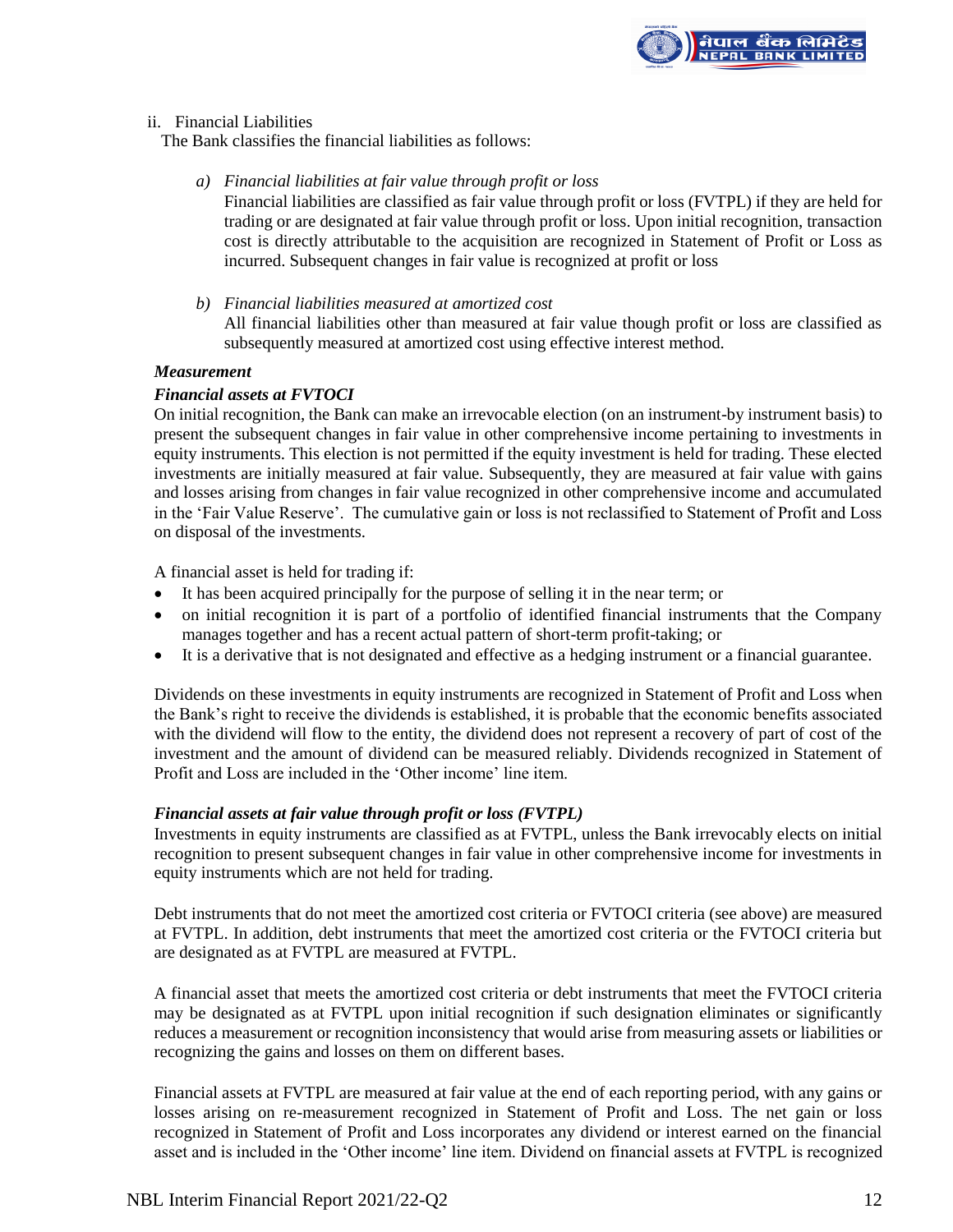

when the Bank's right to receive the dividends is established, it is probable that the economic benefits associated with the dividend will flow to the entity, the dividend does not represent a recovery of part of cost of the investment and the amount of dividend can be measured reliably.

## *Financial liabilities at FVTPL*

Financial liabilities are classified as at FVTPL when the financial liability is held for trading or is designated as at FVTPL.

A financial liability is classified as held for trading if:

- It has been incurred principally for the purpose of repurchasing it in the near term; or
- On initial recognition it is part of a portfolio of identified financial instruments that the Company manages together and has a recent actual pattern of short-term profit-taking; or
- It is a derivative that is not designated and effective as a hedging instrument

A financial liability other than a financial liability held for trading may be designated as at FVTPL upon initial recognition if:

- such designation eliminates or significantly reduces a measurement or recognition inconsistency that would otherwise arise;
- the financial liability forms part of a company of financial assets or financial liabilities or both, which is managed and its performance is evaluated on a fair value basis, in accordance with the Company's documented risk management or investment strategy, and information about the Company is provided internally on that basis; or
- it forms part of a contract containing one or more embedded derivatives, and NFRS 9 permits the entire combined contract to be designated as at FVTPL in accordance with NFRS 9.

Financial liabilities at FVTPL are stated at fair value, with any gains or losses arising on re-measurement recognized in Statement of Profit and Loss. The net gain or loss recognized in Statement of Profit and Loss incorporates any interest paid on the financial liability and is included in the 'Other income' line item.

However, for non-held-for-trading financial liabilities that are designated as at FVTPL, the amount of change in the fair value of the financial liability that is attributable to changes in the credit risk of that liability is recognized in other comprehensive income, unless the recognition of the effects of changes in the liability's credit risk in other comprehensive income would create or enlarge an accounting mismatch in profit or loss, in which case these effects of changes in credit risk are recognized in Statement of Profit and Loss. The remaining amount of change in the fair value of liability is always recognized in Statement of Profit and Loss. Changes in fair value attributable to a financial liability's credit risk that are recognized in other comprehensive income are reflected immediately in retained earnings and are not subsequently reclassified to Statement of Profit and Loss.

#### *Financial liabilities subsequently measured at amortized cost*

Financial liabilities that are not held-for-trading and are not designated as at FVTPL are measured at amortized cost at the end of subsequent accounting periods. The carrying amounts of financial liabilities that are subsequently measured at amortized cost are determined based on the effective interest method. Interest expense that is not capitalized as part of costs of an asset is included in the 'Finance Expenses' line item.

The effective interest method is a method of calculating the amortized cost of a financial liability and of allocating interest expense over the relevant period. The effective interest rate is the rate that exactly discounts estimated future cash payments (including all fees paid or received that form an integral part of the effective interest rate, transaction costs and other premiums or discounts) through the expected life of the financial liability, or (where appropriate) a shorter period, to the net carrying amount on initial recognition.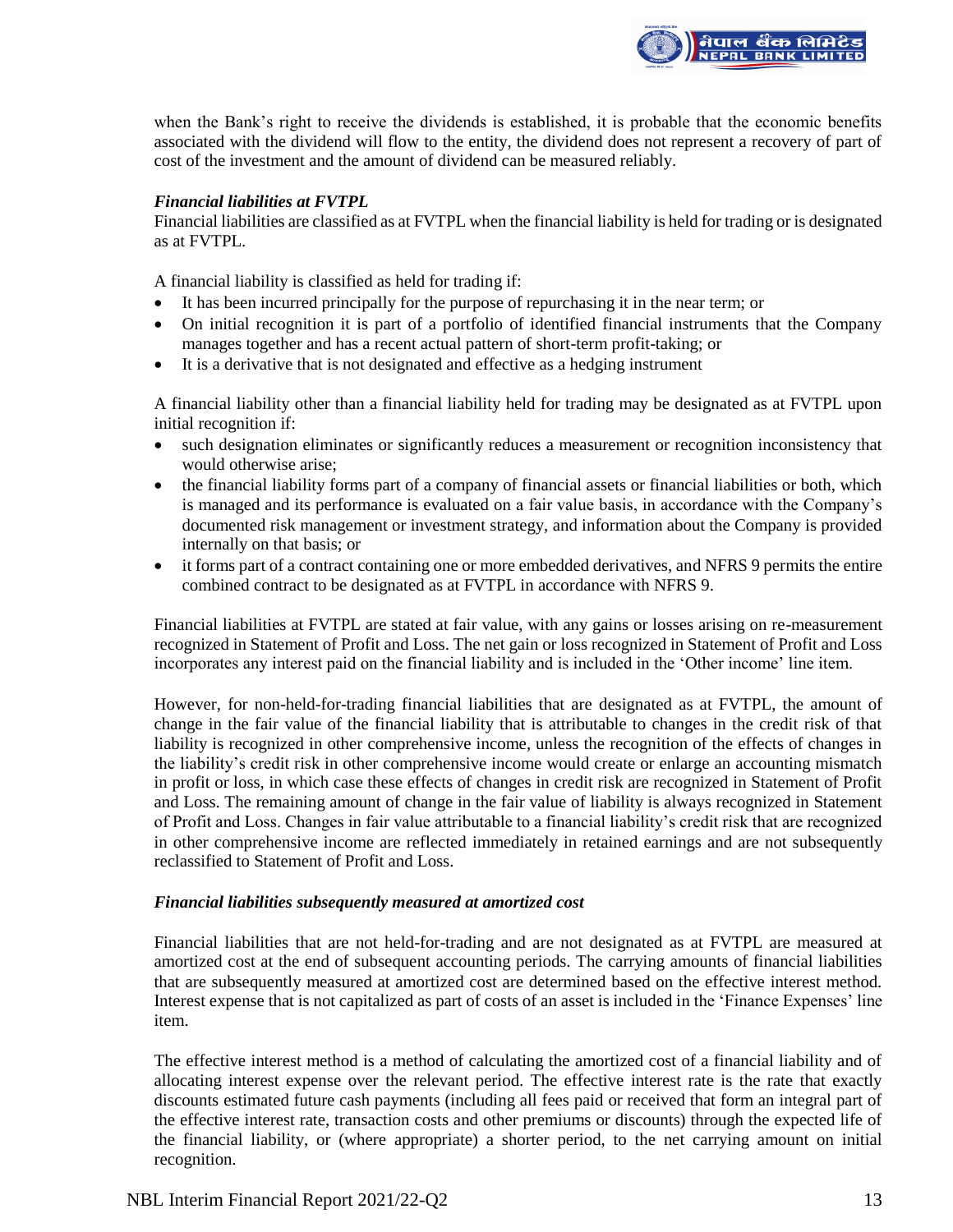

## *De-recognition*

## *i. De-recognition of financial assets*

The Bank derecognizes a financial asset when the contractual rights to the cash flows from the financial asset expire, or when it transfers the financial asset in a transaction in which substantially all the risks and rewards of ownership of the financial asset are transferred or in which the Bank neither transfers nor retains substantially all the risks and rewards of ownership and it does not retain control of the financial asset.

Any interest in such transferred financial assets that qualify for de-recognition that is created or retained by the Bank is recognized as a separate asset or liability. On de-recognition of a financial asset, the difference between the carrying amount of the asset, and the sum of

- (i) The consideration received and
- (ii) Any cumulative gain or loss that had been recognized in other comprehensive income is recognized in retained earnings.

The Bank enters into transactions whereby it transfers assets recognized on its Statement of Financial Position, but retains either all or substantially all of the risks and rewards of the transferred assets or a portion of them. If all or substantially all risks and rewards are retained, then the transferred assets are not derecognized. Transfers of assets with retention of all or substantially all risks and rewards include, for example repurchase transactions.

## *ii. De-recognition of financial liabilities*

A financial liability is derecognized when the obligation under the liability is discharged or cancelled or expired. Where an existing financial liability is replaced by another from the same lender on substantially different terms, or the terms of an existing liability are substantially modified, such an exchange or modification is treated as a de-recognition of the original liability and the recognition of a new liability. The difference between the carrying value of the original financial liability and the consideration paid is recognized in Statement of Profit or Loss.

#### *Determination of fair value*

'Fair value' is the price that would be received to sell an asset or paid to transfer a liability (exit price) in an orderly transaction between market participants at the measurement date in the principal or, in its absence, the most advantageous market to which the Group has access at that date. The fair value of a liability reflects its non-performance risk.

When available, the Bank measures the fair value of an instrument using the quoted price in an active market for that instrument. A market is regarded as active if transactions for the asset or liability take place with sufficient frequency and volume to provide pricing information on an ongoing basis. If there is no quoted price in an active market, then the Bank uses valuation techniques that maximize the use of relevant observable inputs and minimize the use of unobservable inputs. The chosen valuation technique incorporates all of the factors that market participants would take into account in pricing a transaction.

The fair value measurement hierarchy is as follows:

Level 1 fair value measurements are those derived from unadjusted quoted prices in active markets for identical assets or liabilities.

Level 2 valuations are those with quoted prices for similar instruments in active markets or quoted prices for identical or similar instruments in inactive markets and financial instruments valued using models where all significant inputs are observable.

Level 3 portfolios are those where there are unobservable inputs of the instruments. The inputs are not based on observable market data.

The best evidence of the fair value of a financial instrument at initial recognition is normally the transaction price i.e. the fair value of the consideration given or received. If the Bank determines that the fair value at initial recognition differs from the transaction price and the fair value is evidenced neither by a quoted price in an active market for an identical asset or liability (Level 01 valuation) nor based on a valuation technique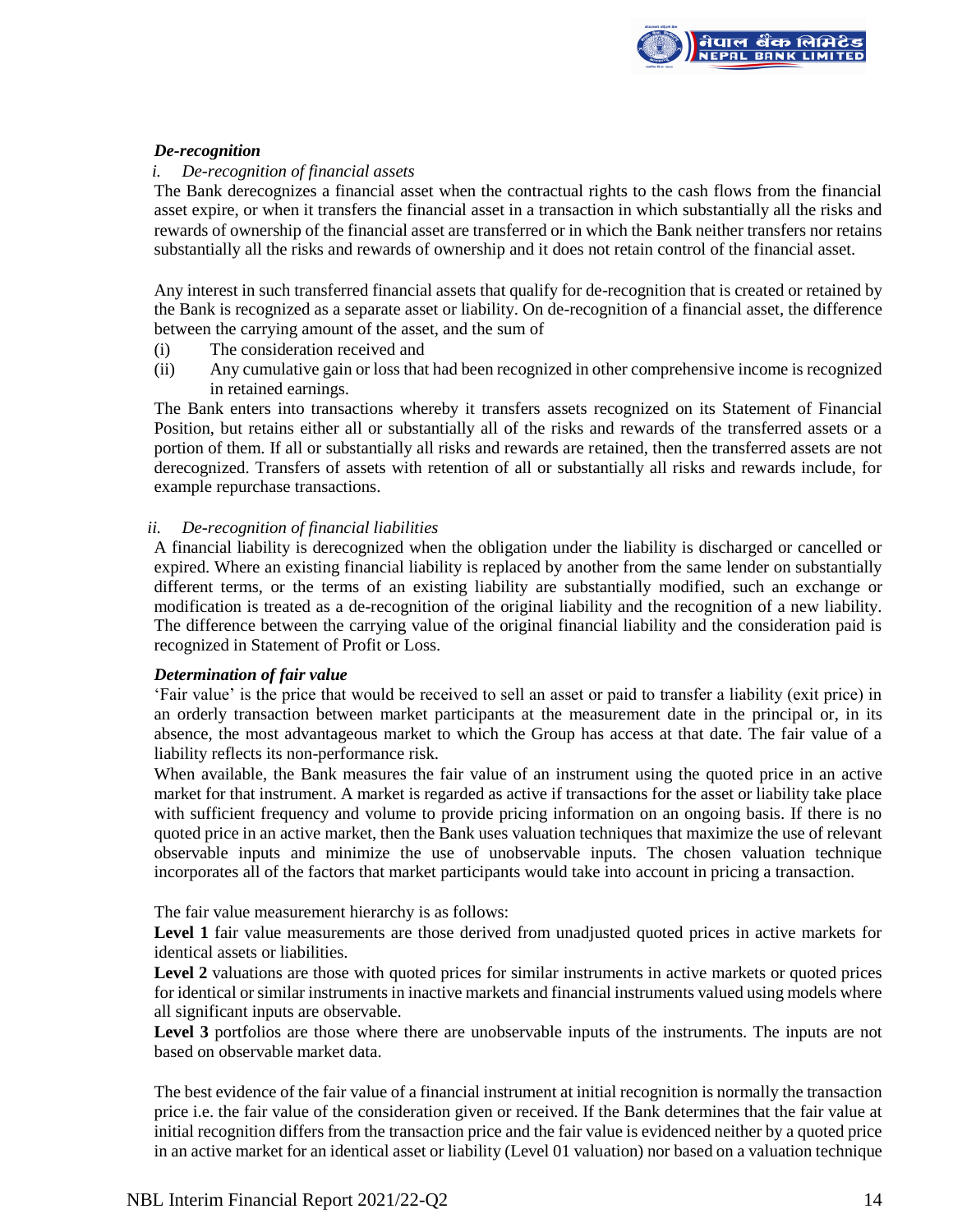

that uses only data from observable markets (Level 02 valuation), then the financial instrument is initially measured at fair value, adjusted to defer the difference between the fair value at initial recognition and the transaction price. Subsequently, that difference is recognized in profit or loss on an appropriate basis over the life of the instrument but not later than when the valuation is wholly supported by observable market data or the transaction is closed out. In case the fair value is evidenced by a quoted price in an active market for an identical asset or liability (Level 01 valuation), the difference between the transaction price and fair value is recognized in profit or loss immediately.

### *Impairment*

At each reporting date, the Bank assesses whether there is objective evidence that a financial asset or group of financial assets not carried at fair value through profit or loss are impaired. A financial asset or a group of financial assets is impaired when objective evidence demonstrates that a loss event has occurred after the initial recognition of the asset(s), and that the loss event has an impact on the future cash flows of the asset(s) that can be estimated reliably.

Objective evidence that financial assets are impaired can include significant financial difficulty of the borrower or issuer, default or delinquency by a borrower, restructuring of a loan or advance by the Bank on terms that the Bank would not otherwise consider, indications that a borrower or issuer will enter bankruptcy, the disappearance of an active market for a security, or other observable data relating to a group of assets such as adverse changes in the payment status of borrowers or issuers in the group, or economic conditions that correlate with defaults in the group. In addition, for an investment in an equity security, a significant or prolonged decline in its fair value below its cost is objective evidence of impairment.

In case of financial difficulty of the borrower, the Bank considers to restructure loans rather than take possession of collateral. This may involve extending the payment arrangements and agreement of new loan conditions. Once the terms have been renegotiated, any impairment is measured using the EIR method and the loan is no longer considered past due. Management continually reviews renegotiated loans to ensure that all criteria are met and that future payments are likely to occur. The loans continue to be subject to an individual or collective impairment assessment, calculated using the loan's original EIR.

## *Impairment of financial assets measured at amortized cost*

The Bank considers evidence of impairment for loans and advances measured at amortized cost at both specific asset and collective level. The Bank first assesses individually whether objective evidence of impairment exists for financial assets that are individually significant and that are not individually significant are assessed on collectively.

If there is objective evidence on that an impairment loss has been incurred, the amount of the loss is measured as the difference between the asset's carrying amount and the present value of estimated future cash flows. The carrying amount of the asset is reduced through the use of an allowance account and the amount of the loss is recognized in profit or loss. Interest income continues to be accrued on the reduced carrying amount and is accrued using the rate of interest used to discount the future cash flows for the purpose of measuring the impairment loss.

Impairment of loans and advances portfolios are based on the judgments in past experience of portfolio behavior. In assessing collective impairment, the Bank uses historical trends of the probability of default, the timing of recoveries and the amount of loss incurred, adjusted for management's judgment as to whether current economic and credit conditions are such that the actual losses are likely to be greater or less than suggested by historical trends. Default rates, loss rates and the expected timing of future recoveries are regularly benchmarked against actual outcomes to ensure that they remain appropriate.

Loans together with the associated allowance are written off when there is no realistic prospect of future recovery and all collateral has been realized or has been transferred to the Bank. If in a subsequent year,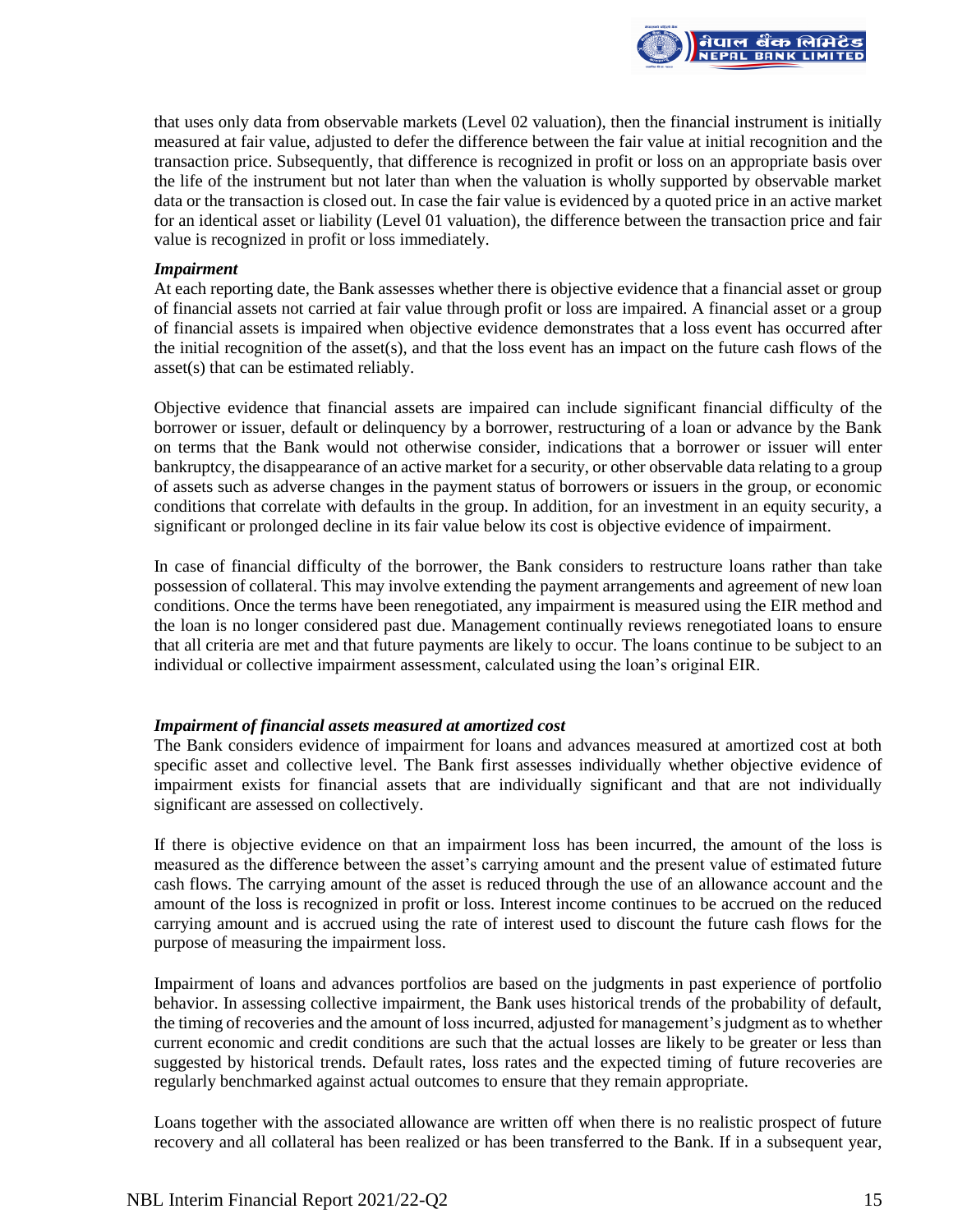the amount of the estimated impairment loss increases or decreases because of an event occurring after the impairment was recognized, the previously recognized impairment loss is increased or reduced by adjusting the allowance account. If a write off is later recovered, the recovery is recognized in the 'Non-operating income'.

<mark>ìपाल बैंक लिमिटेड</mark><br>IEPAL BANK LIMITED

## **5.5 Trading assets**

Interest income on all trading assets are considered to be incidental to the Bank's trading operations and are presented together with all other changes in fair value of trading assets and liabilities in net trading income.

Interest expense on all trading liabilities are considered to be incidental to the Bank's trading operations and are presented together with all other changes in fair value of trading assets and liabilities in net trading income.

### **5.6 Derivatives assets and derivative liabilities**

For designated and qualifying fair value hedges, the cumulative change in the fair value of a hedging derivative is recognized in the income statement in Net trading income. Meanwhile, the cumulative change in the fair value of the hedged item attributable to the risk hedged is recorded as part of the carrying value of the hedged item in the statement of financial position and is also recognized in the income statement in Net trading income.

If the hedging instrument expires or is sold, terminated or exercised, or where the hedge no longer meets the criteria for hedge accounting, the hedge relationship is discontinued prospectively. For hedged items recorded at amortized cost, the difference between the carrying value of the hedged item on termination and the face value is amortized over the remaining term of the original hedge using the recalculated EIR method. If the hedged item is derecognized, the unamortized fair value adjustment is recognized immediately in the income statement.

## **5.7 Property and Equipment**

#### *a) Recognition and Measurement*

Property and Equipment are recognized if it is probable that future economic benefits associated with the assets will flow to the Bank and the cost of the asset can be reliably measured. The cost includes expenditures that are directly attributable to the acquisition of the assets. Cost of self-constructed assets includes followings:

- Cost of materials and direct labour;
- Any other cost directly attributable to bringing the assets to the working condition for their intended use; and
- Capitalized borrowing cost

Property and equipment are measured at cost (for land using deemed cost at on the transition date) less accumulated depreciation and accumulated impairment loss if any. Neither class of the property and equipment are measured at revaluation model nor is their fair value measured at the reporting date. Subsequent expenditure is capitalized if it is probable that the future economic benefits from the expenditure will flow to the entity. Ongoing repairs and maintenance to keep the assets in working condition are expensed as incurred.

Any gain or losses on de-recognition of an item of property and equipment is recognized in profit or loss.

## *b) Capital work in progress*

Assets in the course of construction are capitalized in the assets under capital work in progress account (CWIP). At the point when an asset is capable of operating at management's intended use, the cost of construction is transferred to the appropriate category of property, plant and equipment and depreciation commences. Where an obligation (legal or constructive) exists to dismantle or remove an asset or restore a site to its former condition at the end of its useful life, the present value of the estimated cost of dismantling,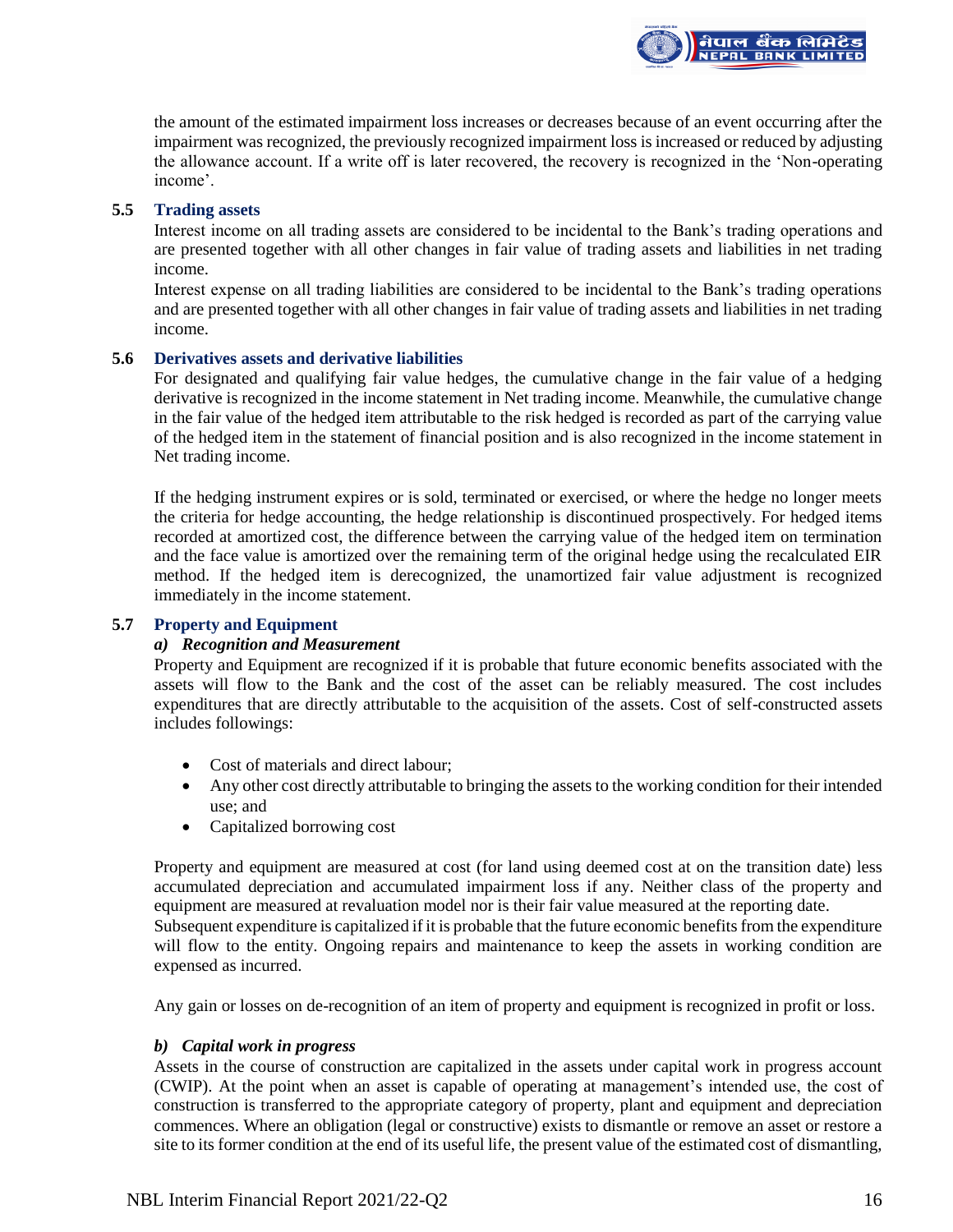

removing or restoring the site is capitalized along with the cost of acquisition or construction upon completion and a corresponding liability is recognized.

## *c) Depreciation*

Property and equipment are depreciated from the date they are available for use on property on written down value method over estimated useful lives as determined by the Management. Depreciation is recognized in profit or loss. Land is not depreciated. Charging of depreciation is ceased from the earlier of the date from which the asset is classified as held for sale or is derecognized.

The estimated useful lives of significant items of property and equipment for current year and comparative periods are as follows:

| <b>Class of Assets</b>          | <b>Useful Life</b>                                    | <b>Rate of Depreciation</b>                             |  |  |
|---------------------------------|-------------------------------------------------------|---------------------------------------------------------|--|--|
| <b>Building</b>                 | 20 years                                              | 5%                                                      |  |  |
| <b>Leasehold Properties</b>     | agreement<br>per lease<br>As<br>(maximum to 10 years) | Amortized over lower of lease<br>period or useful life. |  |  |
| <b>Computer and Accessories</b> | 4 years                                               | 25%                                                     |  |  |
| Vehicles                        | 5 years                                               | 20%                                                     |  |  |
| Furniture fixture & Equipment   | 4 years                                               | 25%                                                     |  |  |
| <b>Other Assets</b>             | 6.66 years                                            | 15%                                                     |  |  |

Assets costing less than NPR 2,000 are fully depreciated in the year of purchase. For assets purchased/sold during the year.

#### **5.8 Goodwill / Intangible assets**

Intangible assets with finite useful lives that are acquired separately are carried at cost less accumulated amortization and accumulated impairment losses.

Intangible assets with indefinite useful lives are tested for impairment annually either individually or at the cash generating unit level. Such intangibles are not amortized. The useful life of an intangible asset with an indefinite life is reviewed annually to determine whether indefinite life assessment continues to be supportable. If not, the change in the useful life assessment from indefinite to finite is made on a prospective basis.

The intangible asset with finite useful lives are amortized over the useful economic life and assessed for impairment whenever there is an indication that the intangible asset may be impaired. The amortization period and the amortization method for an intangible asset with a finite useful life are reviewed at least at each financial year end. Changes in the expected useful life or the expected pattern of consumption of future economic benefits embodied in the asset are accounted for by changing the amortization period or method, as appropriate, and are treated as changes in accounting estimates. The amortization expense on intangible assets with finite lives is recognized in the statement of profit or loss.

Gains or losses arising from de-recognition of an intangible asset are measured as the difference between the net disposal proceeds and the carrying amount of the asset and are recognized in the statement of profit or loss when the asset is derecognized.

Certain computer software costs are capitalized and recognized as intangible assets based on materiality, accounting prudence and significant benefits expected to flow therefrom for a period longer than one year. The estimated useful lives of significant items of intangible assets for current year and comparative periods are as follows: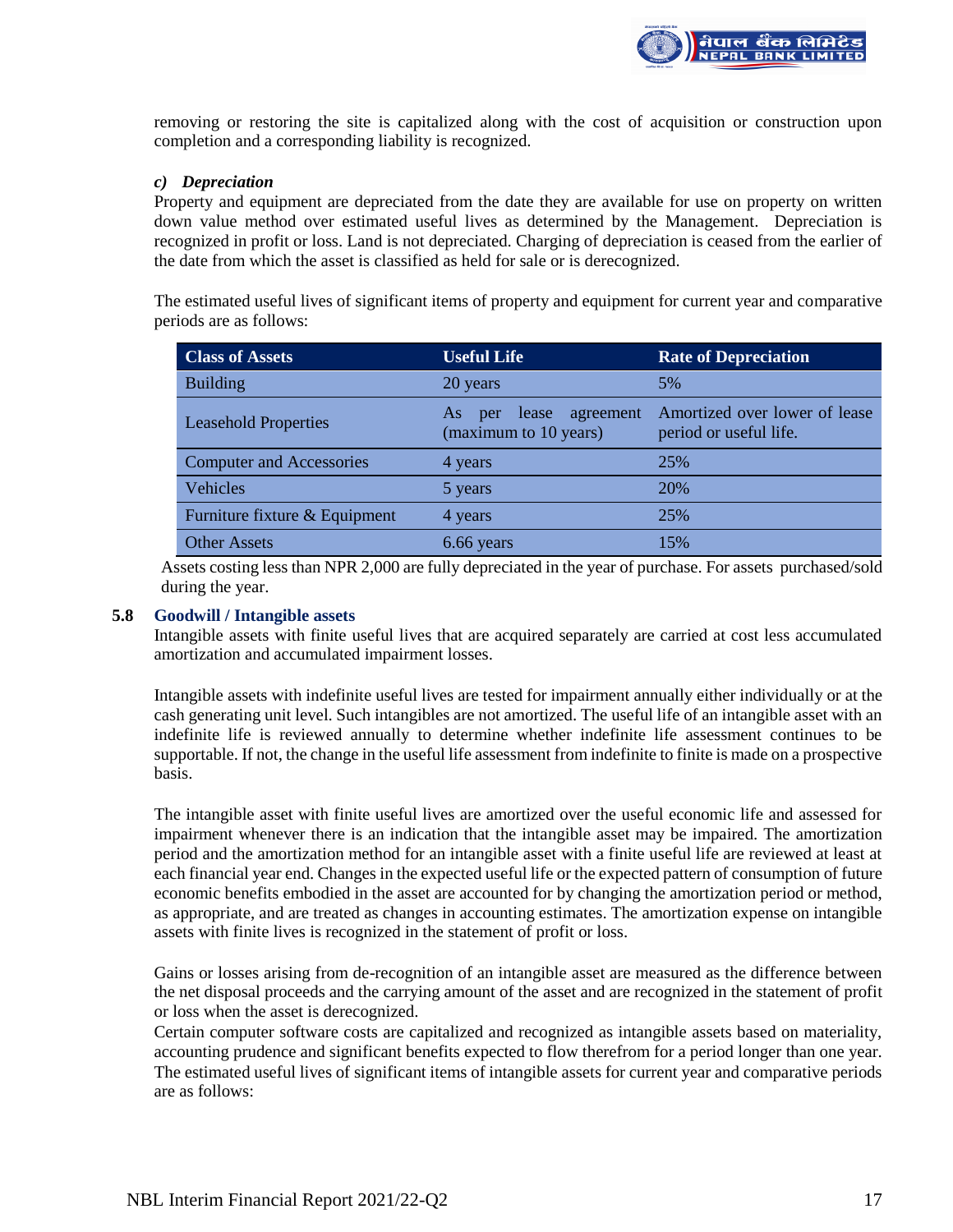

| <b>Class of Assets</b> | <b>Useful Life</b> | <b>Rate of Depreciation</b> |  |  |
|------------------------|--------------------|-----------------------------|--|--|
| Goodwill & Intangible  | 5 years            | 20%                         |  |  |

## **5.9 Investment Property**

Investment property is the land or building or both held either for rental income or for capital appreciation or for both, but not for sale in ordinary course of business and owner-occupied property. The Bank holds investment property that has been acquired through the enforcement of security over the loan and advances.

Investment properties are measured initially at cost, including transaction costs. The carrying amount includes the cost of replacing part of an existing investment property at the time that cost is incurred. If the recognition criteria are met; and excludes the costs of day-to-day servicing of an investment property. Subsequent to initial recognition, investment properties are stated at fair value, which reflects market conditions at the reporting date. Gains or losses arising from changes in the fair values of investment properties are included in the income statement in the year in which they arise. Investment property which initially measured at cost and subsequently at Cost Model. Accordingly, such properties are subsequently measured at cost less accumulated depreciation and impairment loss if any.

Investment properties are derecognized either when they have been disposed of, or when the investment property is permanently withdrawn from use and no future economic benefit is expected from its disposal. Any gains or losses on the retirement or disposal of an investment property are recognized in the income statement in the year of retirement or disposal.

#### **5.10 Income tax**

The Company is subject to tax laws of Nepal. Income Taxes have been calculated as per the provisions of the Income Tax Act, 2058. Deferred tax is recorded on temporary differences between the tax bases of assets and liabilities and their carrying amounts, at the rates that have been enacted or substantively enacted at the reporting date. The ultimate realization of deferred tax assets is dependent upon the generation of future taxable profits during the periods in which those temporary differences and tax law carry-forwards become deductible. The Bank considers the expected reversal of deferred tax liabilities and projected future taxable income making this assessment. The amount of the deferred tax assets considered realizable, however, could be reduced in the near term if estimates of future taxable income during the carry-forward period are reduced.

Income tax comprises current and deferred tax. Income tax expense is recognized in the statement of profit and loss except to the extent it relates to items directly recognized in equity or in other comprehensive income.

#### *Current Tax*

Current tax is the amount of tax payable based on the taxable profit for the year. Taxable profit differs from 'profit before tax' as reported in the statement of profit and loss because of items of income or expense that are taxable or deductible in other years and items that are never taxable or deductible.

Current income tax assets and liabilities for the current period are measured at the amount expected to be recovered from or paid to the taxation authorities. The tax rates and tax laws used to compute the amount are those that are enacted or substantively enacted by the reporting date in the countries where the Bank operates and generates taxable income. Current income tax assets and liabilities also include adjustments for tax expected to be payable or recoverable in respect of previous periods.

#### *Deferred Tax*

Deferred tax is recognized on temporary differences arising between the carrying amounts of assets and liabilities for financial reporting purposes and the amounts used for taxation purposes.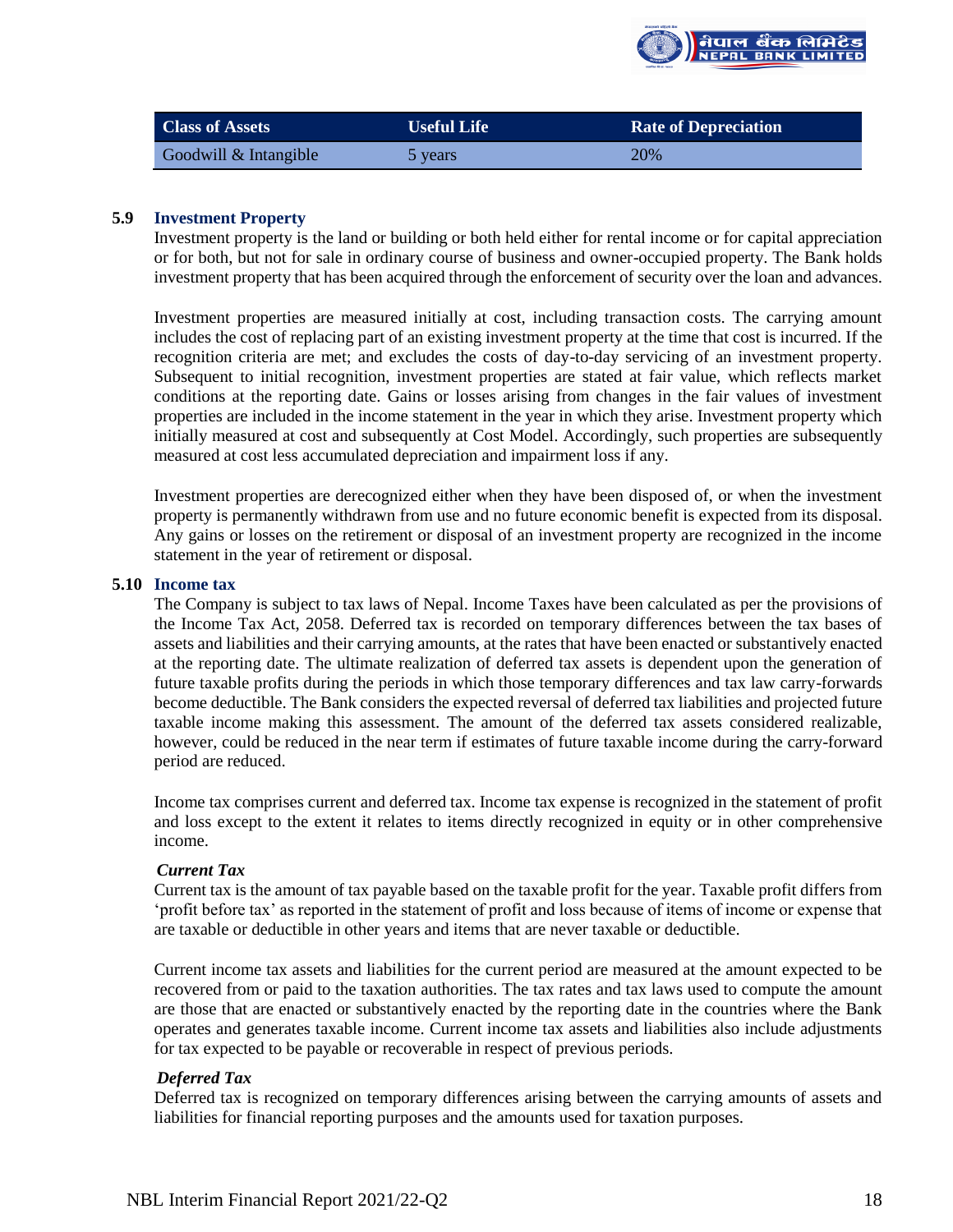

Deferred tax is determined using tax rates (and laws) enacted or substantively enacted at the reporting date and that are expected to apply when the related deferred tax asset is realized or the deferred tax liability is settled. Deferred tax assets are reviewed at each reporting date and reversed if it is no longer probable that the related tax benefits will be realized. The measurement of deferred tax reflects the tax consequences that would follow from the manner in which the Bank expects, at the reporting date, to recover or settle the carrying amount of its assets and liabilities.

Deferred tax assets are recognized for all deductible temporary differences, carry forward of unused tax credits and unused tax losses, to the extent that it is probable that taxable profit will be available against which the deductible temporary differences, and the carry forward of unused tax credits and unused tax losses can be utilized except:

- i. Where the deferred tax asset relating to the deductible temporary difference arises from the initial recognition of an asset or liability in a transaction that is not a business combination and, at the time of the transaction, affects neither the accounting profit nor taxable profit or loss.
- ii. In respect of deductible temporary differences associated with investments in subsidiaries, associates and interests in joint ventures, deferred tax assets are recognized only to the extent that it is probable that the temporary differences will reverse in the foreseeable future and taxable profit will be available against which the temporary differences can be utilized.

Deferred tax relating to items recognized in OCI is recognized in OCI. Deferred tax items are recognized in correlation to the underlying transaction either in other comprehensive income or directly in equity.

Deferred tax assets and deferred tax liabilities are offset, if a legally enforceable right exists to set off current tax assets against current income tax liabilities and the deferred taxes relate to the same taxable entity and the same taxation authority.

## **5.11 Deposits, debt securities issued and subordinated liabilities**

Bank deposits consist of money placed into the Bank by its customers. These deposits are made to deposit accounts such as fixed deposit accounts, savings accounts, margin deposit accounts, call deposit accounts and current accounts. Details and further disclosures about deposits have been explained in Note that follows.

## **5.12 Provisions**

Provisions are recognized when the Company has a present legal or constructive obligation as a result of a past event, when it is probable that an outflow of resources will be required to settle the obligation and when the amount can be reliably estimated.

The amount recognized as a provision is the best estimate of the consideration required to settle the present obligation at the end of the reporting period, taking into account the risks and uncertainties surrounding the obligation. When a provision is measured using the cash flows estimated to settle the present obligation, its carrying amount is the present value of those cash flows (when the effect of the time value of money is material).

When some or all of the economic benefits required to settle a provision are expected to be recovered from a third party, a receivable is recognized as asset if it is virtually certain that reimbursement will be received and the amount of the receivable can be measured reliably.

A disclosure for contingent liabilities is made where there is:

- a possible obligation that arises from past events and whose existence will be confirmed only by the occurrence or non-occurrence of one or more uncertain future events not wholly within the control of the entity; or
- present obligation that arises from past events but is not recognized because: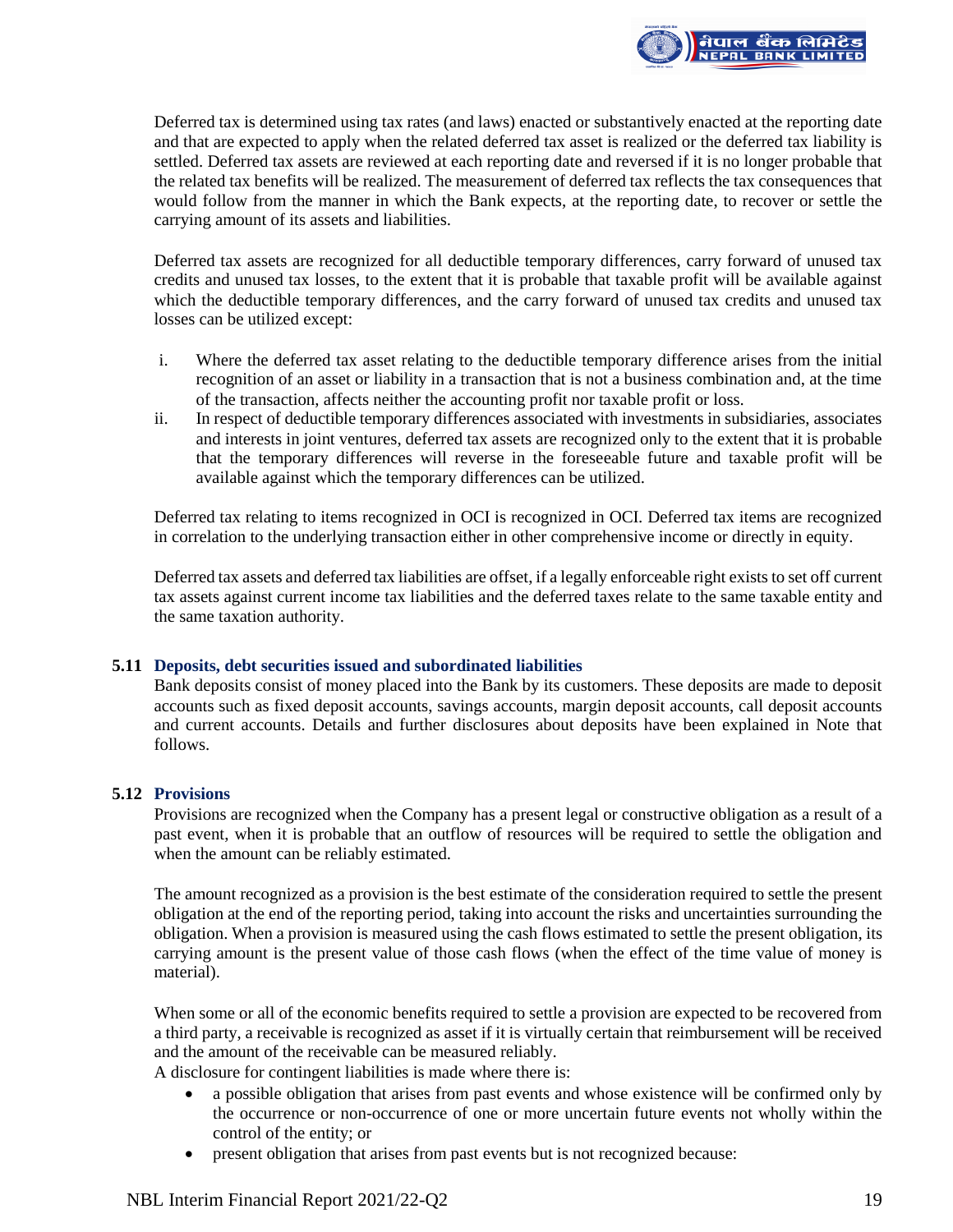

- o It is not probable that an outflow of resources embodying economic benefits will be required to settle the obligation; or
- o The amount of the obligation cannot be measured with sufficient reliability.

A contingent asset is a possible asset that arises from past events and whose existence will be confirmed only by the occurrence or non-occurrence of one or more uncertain future events not wholly within the control of the entity.

Commitments include the amount of purchase order (net of advances) issued to parties for completion of assets.

Provisions, contingent liabilities, contingent assets and commitments are reviewed at each reporting period. Provisions for onerous contracts are recognized when the expected benefits to be derived by the Company from a contract are lower than the unavoidable costs of meeting the future obligations under the contract.

### **5.13 Revenue Recognition**

Revenue comprises of interest income, fees and commission, foreign exchange income, cards income, disposal income etc. Revenue is recognized to the extent it is probable that the economic benefits will flow to the Bank and the revenue can be reliably measured. Revenue is not recognized during the period in which its recoverability of income is not probable. The bases of incomes recognition are as below:

#### *Interest income*

Interest income is recognized in profit or loss using effective interest method. Effective interest rate is the rate that exactly discounts the estimated future cash payments and receipts through the expected life of financial asset or liability to the carrying amount of the asset or liability. The calculation of effective interest rate includes all transactions cost and fee and points paid or received that are integral part of the effective interest. The transaction costs include incremental costs that are directly attributable to the acquisition or issue of financial assets.

Interest income presented in statement of profit and loss includes:

- Interest income on financial assets measured at amortized cost calculated on an effective interest rate method. These financial assets include loans and advances including staff loans, investment in government securities, investment in corporate bonds, investment in NRB Bond and deposit instruments, reverse repos, inter banking lending etc.
- Interest on investment securities measured at fair value, calculated on effective interest rate.
- Income on discounted instruments like bills purchased, documents negotiation is recognized over the period of discounting on accrual basis using effective interest rate.

Interest income on all trading assets are considered to be incidental to the Bank's trading operations and are presented together with all other changes in fair value of trading assets and liabilities in net trading income.

#### *Fee and commission income*

Fees and commission income that are integral to the effective interest rate on a financial asset are included in measurement of effective interest rate. Other fees and commission income including management fee, service charges, syndication fee, forex transaction commission, commission of issue of letter of credit and guarantee are recognized as the related services are performed.

#### *Dividend income*

Dividend on investment in resident company is recognized when the right to receive payment is established. Dividend income are presented in net trading income, net income from other financial instruments at fair value through profit or loss or other revenue based on the underlying classification of the equity instruments.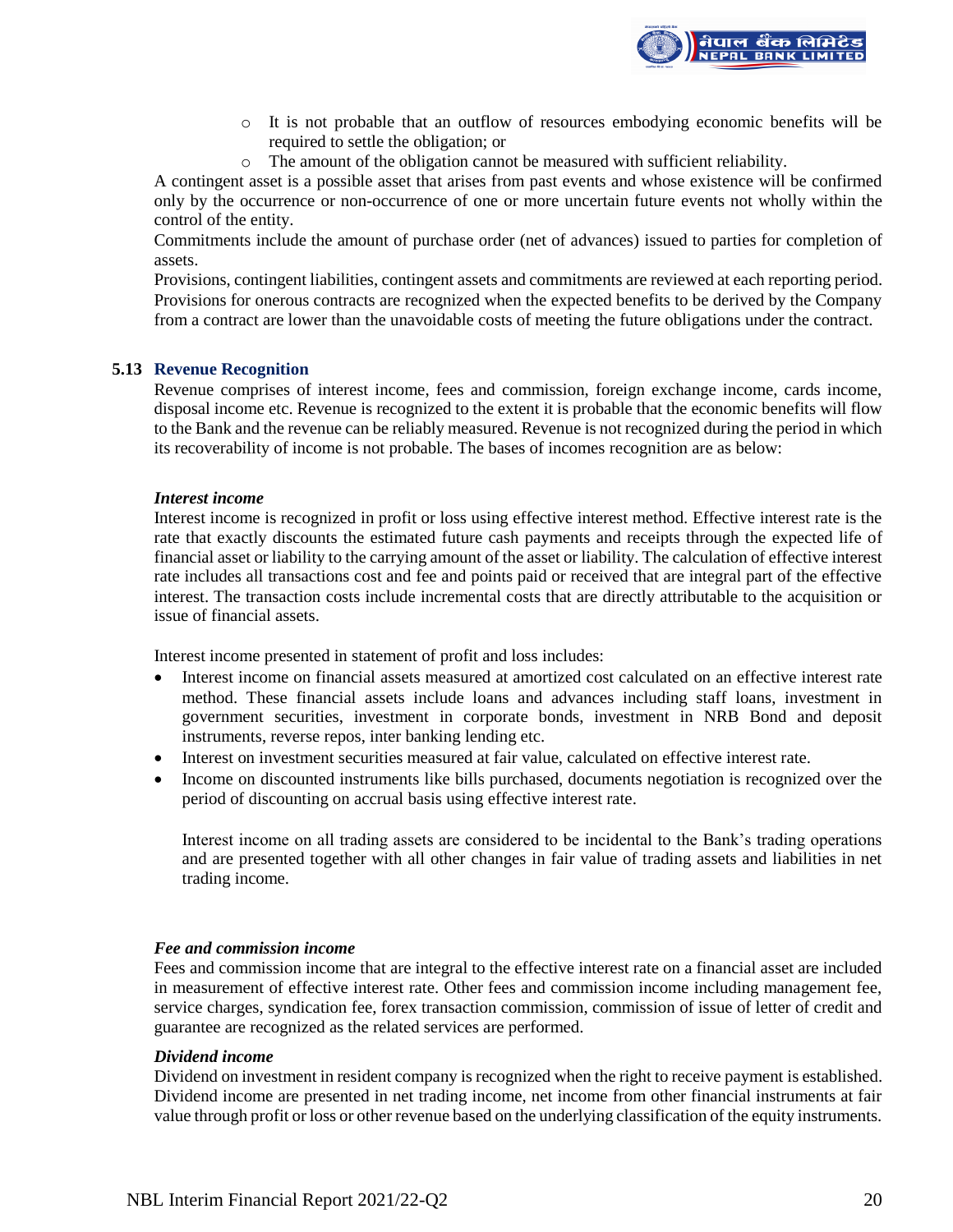

## *Net trading income*

Results arising from trading activities include all gains and losses from changes in fair value and related interest income or expense and dividends for financial assets and financial liabilities held for trading. This includes any ineffectiveness recorded in hedging transactions. Net trading income also includes gain on foreign exchange transaction.

#### *Net income from other financial instrument at fair value through Profit or Loss*

Financial assets and financial liabilities classified in this category are those that have been designated by management upon initial recognition. Management may only designate an instrument at fair value through profit or loss upon initial recognition when the following criteria are met, and designation is determined on an instrument-by-instrument basis:

- The designation eliminates or significantly reduces the inconsistent treatment that would otherwise arise from measuring the assets or liabilities or recognizing gains or losses on them on a different basis.
- The assets and liabilities are part of a group of financial assets, financial liabilities or both, which are managed and their performance evaluated on a fair value basis, in accordance with a documented risk management or investment strategy.
- The financial instrument contains one or more embedded derivatives, which significantly modify the cash flows that would otherwise be required by the contract.

Financial assets and financial liabilities at fair value through profit or loss are recorded in the statement of financial position at fair value. Changes in fair value are recorded in Net gain or loss on financial assets and liabilities designated at fair value through profit or loss is recognized in statement of Profit or Loss. Interest earned or incurred is accrued in Interest income or Interest expense, respectively, using the effective interest rate (EIR), while dividend income is recorded in other operating income when the right to the payment has been established.

#### **5.14 Interest expense**

Interest expense on all financial liabilities including deposits are recognized in profit or loss using effective interest rate method. Interest expense on all trading liabilities are considered to be incidental to the Bank's trading operations and are presented together with all other changes in fair value of trading assets and liabilities in net trading income.

## **5.15 Employees Benefits**

## *a) Short Term Employee Benefits*

Short term employee benefit obligations are measured on an undiscounted basis and are expensed as the related service is provided. A liability is also recognized for the amount expected to be paid under bonus required by the prevailing Bonus Act pay the amount as a result of past service provided by the employee and the obligation can be estimated reliably under short term employee benefits.

Short-term employee benefits include all the following items (if payable within 12 months after the end of the reporting period):

- wages, salaries and social security contributions;
- paid annual leave and paid sick leave;
- non-monetary benefits

#### *b) Post-Employment Benefit Plan*

Post-employment benefit plan includes followings:

#### *i. Defined Contribution Plan*

A defined contribution plan is a post-employment benefit plan under which an entity pays a fixed contribution to a separate entity and has no legal or constructive obligation to pay future amounts.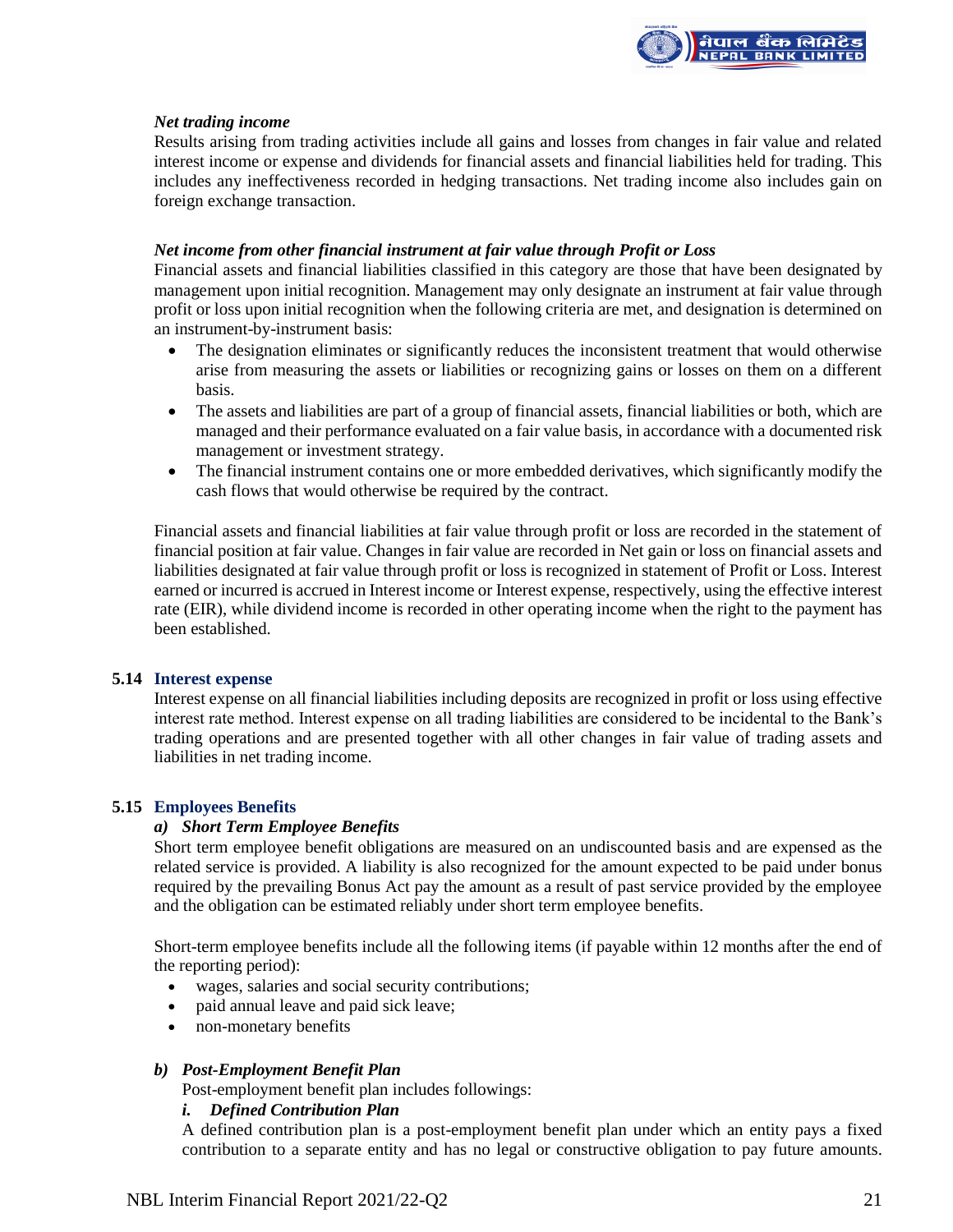

Obligations for contributions to defined contribution plans are recognized as personnel expense in profit or loss in the periods during which the related service are rendered by employees. Pre-paid contributions are recognized as an asset to the extent that cash refund or reduction in future payments is available. Contributions to a defined contribution plan being due for more than 12 months after the end of the period in which the employee render the service are discounted at their present value. The following are the defined contribution plan provided by the Bank to its employees:

### *a) Employees Provident Fund*

In accordance with law, all employees of the Bank are entitled to receive benefits under the provident fund, a defined contribution plan in which both the employee and the Bank contribute monthly at a predetermined rate (currently, 10% of the basic salary plus grades). Bank does not assume any future liability for provident fund benefits other than its annual contribution.

### *ii. Defined Benefit Plan*

The Bank provides Pension & Gratuity Plan, Retirement Plan and Leave Encashment Plan (in terms of Annual Leave and Sick Leave) as defined benefits to its employees. These benefits are postemployment benefit plans and are paid based on length of service. These benefit plans are funded whereas the Bank makes earmark investment of these funds. The gratuity plan provides for lump sum payments to vested employees at retirement or upon death while in employment or on termination of employment for an amount equivalent defined days' eligible salary payable for each completed year of service.

The pension plan provides for lump sum payments to vested employees at retirement or equated payment till death of the employee (and half thereafter to the spouse of the employee). Further, employees of the Bank are entitled to avail Annual Leave and Sick Leave. The employees can carry forward the un-availed leave and are entitled to encash the cumulative leave at the time of the retirement. The obligation under these plans is calculated by a qualified actuary every year using projected unit credit method.

The following are the defined benefit plans provided by the Bank to its employees:

#### *a) Gratuity*

Bank provides for gratuity on accrual basis covering eligible employees in terms of Employee Service Byelaws of the Bank. The plan provides for lump sum payments to vested employees at retirement or upon death while in employment or on termination of employment for an amount equivalent defined days' eligible salary payable for each completed years of service. The Bank accounts for the liability for gratuity as per the actuarial valuation.

#### *b) Leave Salary*

The employees of the Bank are entitled to carry forward a part of their unavailed/ unutilized leave subject to a maximum limit. The employees can encash unavailed/ unutilized leave partially in terms of Employee Service Byelaws of the Bank. The Bank accounts for the liability for accumulated leave as per the actuarial valuation.

#### *c) Termination Benefits*

Termination benefits are recognized as expense when the Bank is demonstrably committed, without realistic possibility of withdrawal, to a formal plan to provide termination benefits to employees as a result of an offer made to encourage voluntary redundancy. Termination benefits are recognized if the Banks made an offer for voluntary redundancy, it is probable that the offer will be accepted and the number of acceptances can be measured reliably. If the benefits are payable in more than 12 months after the reporting date, they are discounted to their present value.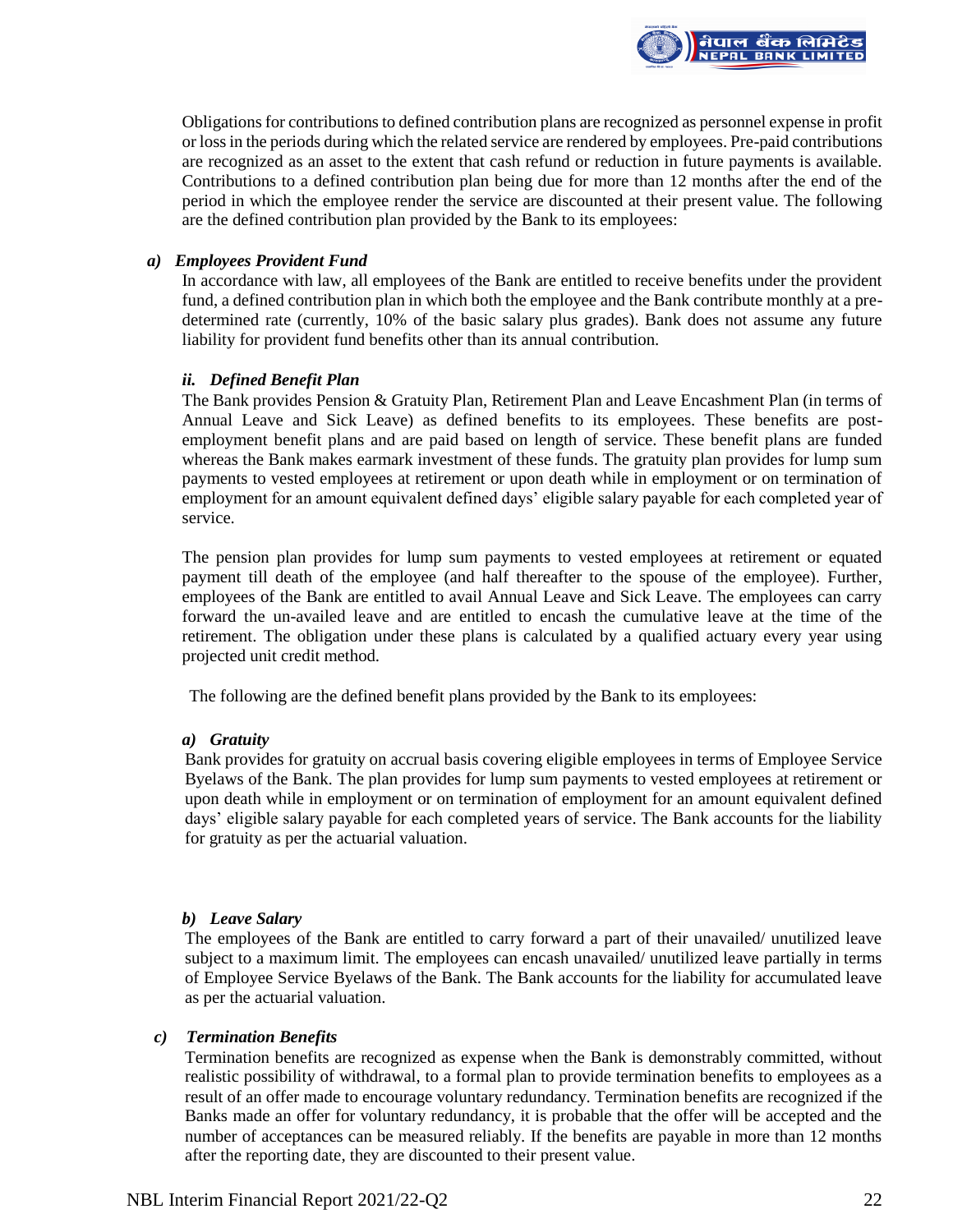

#### **5.16 Leases**

The determination of whether an arrangement is a lease, or contains a lease, is based on the substance of the arrangement at the inception date and requires an assessment of whether the fulfillment of the arrangement is dependent on the use of a specific asset or assets and the arrangement conveys a right to use the asset, even if that right is not explicitly specified in an arrangement.

#### *The Bank as a Lessee:*

Finance leases that transfer to the Bank substantially all of the risks and benefits incidental to ownership of the leased item, are capitalized at the commencement of the lease at the fair value of the leased property or, if lower, at the present value of the minimum lease payments. Lease payments are apportioned between finance charges and reduction of the lease liability so as to achieve a constant rate of interest on the remaining balance of the liability. Finance charges are recognized in Finance cost in the income statement.

Leased assets are depreciated over the useful life of the asset. However, if there is no reasonable certainty that the Bank will obtain ownership by the end of the lease term, the asset is depreciated over the shorter of the estimated useful life of the asset and the lease term.

Leases that do not transfer to the Bank substantially all the risks and benefits incidental to ownership of the leased items are operating leases. Operating lease payments are recognized as an expense in the income statement on a straight-line basis over the lease term. Where the rentals are structured solely to increase in line with expected general inflation to compensate for the lessor's expected inflationary cost increases, such increases are recognized in the year in which such benefits accrue. Contingent rentals are recognized as an expense in the period in which they are incurred.

### *The Bank as a lessor*

Leases in which the Bank does not transfer substantially all of the risks and benefits of ownership of the asset are classified as operating leases. Initial direct costs incurred in negotiating an operating lease are added to the carrying amount of the leased asset and recognized over the lease term on the same bases as rental income. Contingent rents are recognized as revenue in the period in which they are earned.

#### **5.17 Foreign Currency translation**

The items included in the financial statements of the entity are measured using the functional currency of the Bank which Nepalese Rupees is using the exchange rates prevailing at the dates when the transactions were affected.

Monetary assets and liabilities denominated in foreign currencies are translated into the functional currency at the buying rate of exchange at the balance sheet date. Any resulting exchange differences are included in the "Other Operating Income" in statement of profit or loss.

Non-monetary assets and liabilities that are measured at historical cost in a foreign currency are translated into the functional currency using the rate of exchange at the date of initial transaction. Non-monetary item assets and liabilities measured at fair value in a foreign currency are translated into the functional currency using the rate of exchange at the date the fair value was determined.

Foreign exchange differences arising on settlement of monetary items is included in "Net Trading Income" in statement of profit or loss.

#### **5.18 Financial guarantee and loan commitment**

The Bank makes available to its customers guarantees that may require that the Bank makes payments on their behalf and enters into commitments to extend credit lines to secure their liquidity needs. Letters of credit and guarantees (including standby letters of credit) commit the Bank to make payments on behalf of customers in the event of a specific act, generally related to the import or export of goods. Such commitments expose the Bank to similar risks to loans and are mitigated by the same control processes and policies.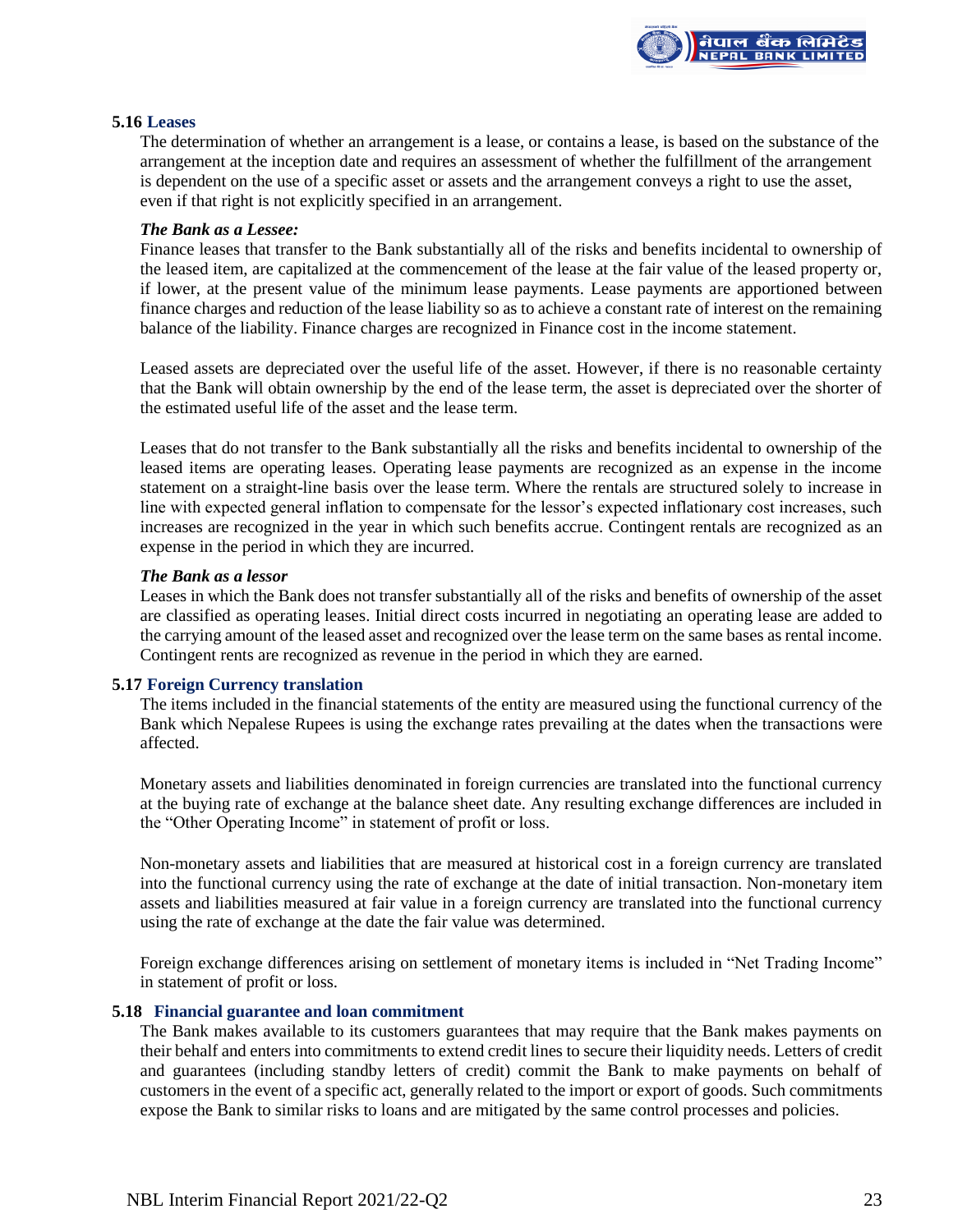

#### **5.19 Share capital and reserves**

The Bank classifies the capital instruments as equity instruments or financial liabilities in accordance with the substance with the contractual terms of the instruments. Equity is defined as residual interest in total assets of an entity after deducting all its liabilities. Common shares are classified as equity of the Bank and distributions thereon are presented in statement of changes in equity.

The Bank is required to maintain the capital adequacy ratio imposed by the regulator. The ratio is fixed at 11% for current year and the Bank has maintained the ratio as mention above under ratios as per NRB directive as at Poush end 2078.

Incremental costs directly attributable to issue of an equity instruments are deducted from the equity.

#### **5.20 Earnings per share including diluted**

Basic earnings per share is computed by dividing the profit/ (loss) for the year by the weighted average number of equity shares outstanding during the year.

Diluted earnings per share is computed by dividing the profit/ (loss) for the year as adjusted for dividend, interest and other charges to expense or income (net of any attributable taxes) relating to the dilutive potential equity shares, by the weighted average number of equity shares considered for deriving basic earnings per share and the weighted average number of equity shares which could have been issued on the conversion of all dilutive potential equity shares. Potential equity shares are deemed to be dilutive only if their conversion to equity shares would decrease the net profit per share from continuing ordinary operations. Potential dilutive equity shares are deemed to be converted as at the beginning of the period, unless they have been issued at a later date.

There have been no transactions involving ordinary shares or potential ordinary shares between the reporting date and the date of the completion of these financial statements which would require the restatement of earnings per share.

## **6. Segment Information**

A. Information about reportable Segment

|                                    | <b>Banking</b>     |                            | Treasury           |                                           | Remittance                |                      | <b>Government Transaction</b> |                                                      | All Other          |                 | Total              |                                                      |
|------------------------------------|--------------------|----------------------------|--------------------|-------------------------------------------|---------------------------|----------------------|-------------------------------|------------------------------------------------------|--------------------|-----------------|--------------------|------------------------------------------------------|
| Particulars                        | Current<br>Quarter | ren<br>Qu<br>$\frac{1}{3}$ | Current<br>Quarter | Quarte<br>pondi<br>vious<br>a a<br>a<br>a | <b>Current</b><br>Quarter | uor<br>Correspondent | Current<br>Quarter            | espondin<br>revious<br>Quarte<br>EA<br>$\frac{1}{2}$ | Current<br>Quarter | ð<br>ő          | Current<br>Quarter | mondin<br>Trious<br>Correspo<br>E Previo<br>E Previo |
| Revenues from external customers   | 6,314,589,027      | 5,251,658,880              | 695,737,573        | 521,218,842                               | 122,313,387               | 96.059,261           | 32,876,431                    | 4,054,700                                            | 675,847,379        | 599,820,761     | 7,841,363,798      | 6,472,812,443                                        |
| Intersegment revenues              |                    |                            | ٠                  | ٠                                         | ٥                         | ٠                    |                               | ٠                                                    |                    | ¥               |                    |                                                      |
| Segment Profit / (Loss) before tax | 1,965,958,657      | 2.524.932.435              | 695,737,573        | 521,218,842                               | 118,632,165               | 521,218,842          | 32,876,431                    | 4,054,700                                            | (1, 127, 248, 620) | (1,067,358,970) | 1,685,956,207      | 2,504,065,848                                        |
| Segment Assets                     | 171,861,444,815    | 120,076,187,090            | 34,477,478,442     | 40,893,196,386                            |                           |                      | (2,629,657,327)               | (18, 149, 451, 158)                                  | 32,415,782,642     | 56,606,517,282  | 236,125,048,572    | 199,426,449,600                                      |
| Segment liabilities                | 183,557,725,250    | 151,283,492,772            | ٠                  | ٠                                         | ٠                         |                      |                               | h                                                    | 18,357,436,479     | 16,537,117,696  | 201,915,161,729    | 167,820,610,468                                      |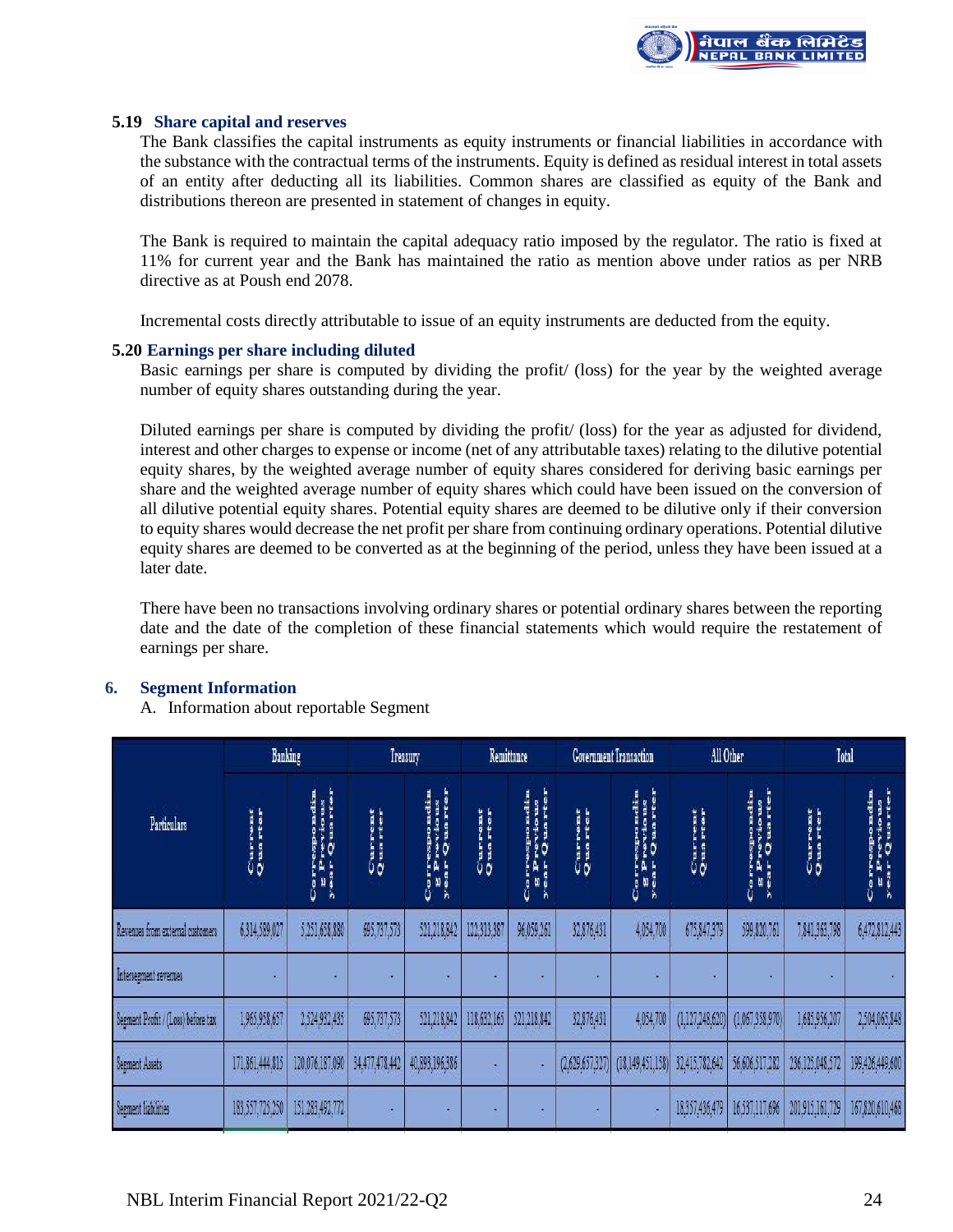

## B. Reconciliation of reportable segment profit or loss

| <b>Particulars</b>                              | <b>Current Quarter</b> | <b>Corresponding Previous</b><br>year Quarter |  |  |
|-------------------------------------------------|------------------------|-----------------------------------------------|--|--|
| Total profit before tax for reportable segments | 2,813,204,827          | 4,196,978,965                                 |  |  |
| Profit before tax for other Segments            | (1,127,248,620)        | (1,316,960,674)                               |  |  |
| Elimination of inter-segment profit             |                        |                                               |  |  |
| Elimination of discontinued operation           | -                      |                                               |  |  |
| Unallocated amounts:                            |                        |                                               |  |  |
| - Other Corporate expenses                      | 1,803,095,999          | 2,320,747,583                                 |  |  |

### **7. Related Parties disclosures**

The related parties of the Bank which meets the definition of related parties as defined in "NAS 24 Related Parties Disclosure" are as follows:

## *7.1 Nepal Government*

Nepal Government holds 51% shares in the bank and representation in the board of directors of the bank, is considered to be related party to the bank.

## **7.2** *Key Management Personnel (KMP)*

The key management personnel are those persons having authority and responsibility of planning, directing and controlling the activities of the entity, directly or indirectly including any director. The key management of the Bank includes members of its Board of Directors, Chief Executive Officer, and other higher-level employee of the Bank. The name of the key management personnel who were holding various positions in the office during the year (As at Poush End 2078) were as follows:

#### **Name of Directors**

| S.No.          | <b>Name</b>                 | <b>Position</b> |
|----------------|-----------------------------|-----------------|
|                | Suman Raj Aryal             | Chairman        |
| $\overline{2}$ | Deependra Bickram Thapa     | Member          |
| 3              | Ritesh Kumar Shakya         | Member          |
| 4              | Dr. Savitri Ranjit Shrestha | Member          |
|                | Vivek S.J.B. Rana           | Member          |
| 6              | Vishnu Kumar Agrawal        | Member          |
|                | Om Krishna Shrestha         | Member          |

## **Key Management Personnel**

| <b>S.No. Name</b>        | Post                              |
|--------------------------|-----------------------------------|
| Krishna Bahadur Adhikari | Chief Executive Officer           |
| Samata Pant (Bhatta)     | Deputy Chief Executive officer    |
| Laxman Poudel            | Assistant Chief Executive officer |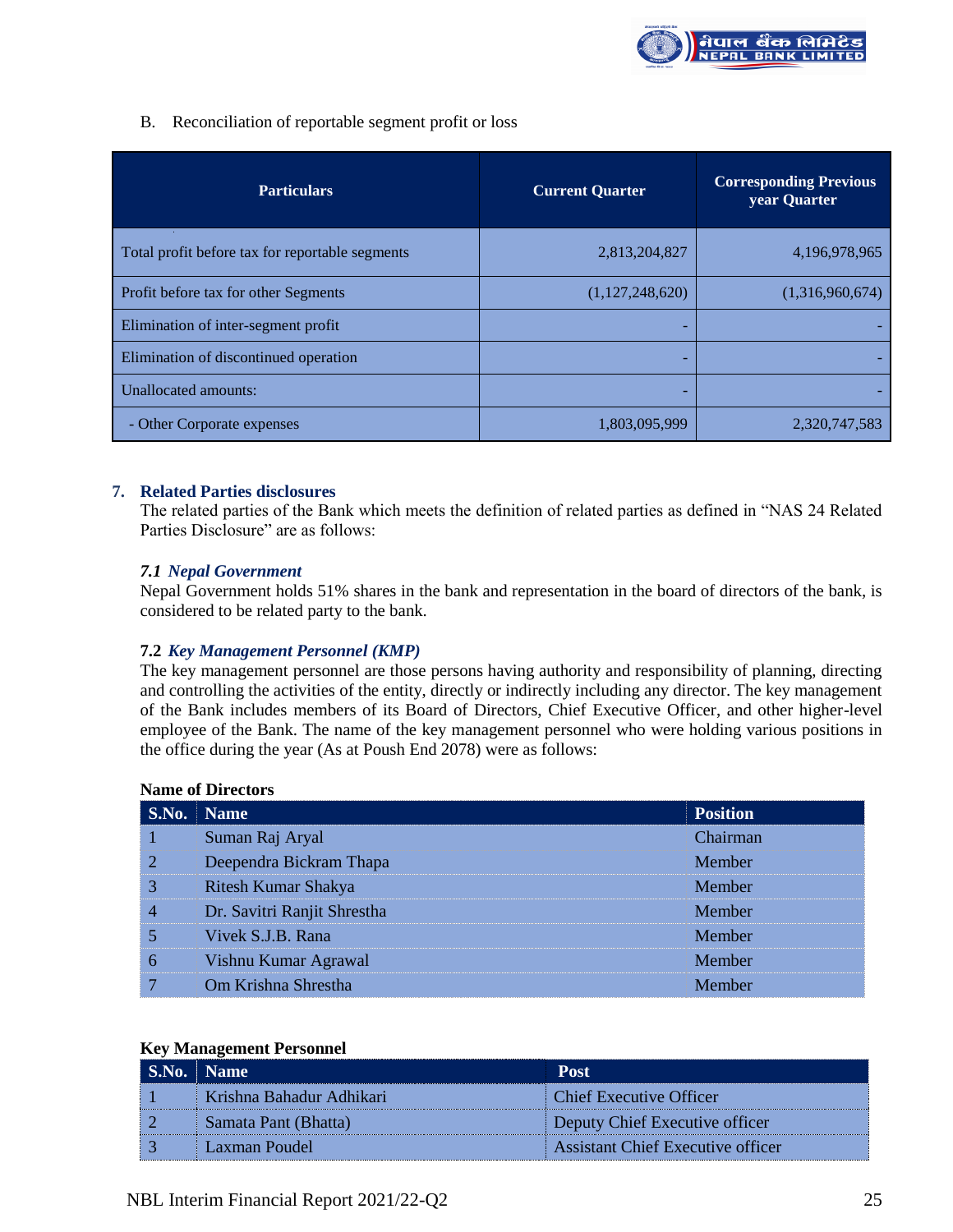

| ! ⊿            | Bishwo Raj Baral         | Assistant Chief Executive officer |
|----------------|--------------------------|-----------------------------------|
| 55             | - Prakash Kumar Adhikari | Assistant Chief Executive Officer |
| $\overline{6}$ | - Hom Bahadur Khadka     | Assistant Chief Executive Officer |

## **7.3 Compensation to Key Management Personnel**

The members of Board of Directors are entitled for meeting allowances. Salary and allowances are provided to Chief Executive Officer and other member of the management team. Salary and Allowances paid to the Chief Executive Officer is based on the contract entered by the Bank with him whereas compensation paid to other members of management team are governed by Employees Byelaws and decisions made by management time to time in this regard. In addition to salaries and allowances, non- cash benefits like vehicle facility, subsidized rate employees' loan, and termination benefits are also provided to KMP.

The details relating to compensation paid to key management personnel (Director's only) were as follows:

| S.No. | <b>Particulars</b>    | Upto Poush End 2078 |
|-------|-----------------------|---------------------|
|       | Director's Fee        | 910.200             |
|       | <b>Other Expenses</b> | 832.417             |
|       | Total                 | 1,742,617           |

The details relating to compensation paid to key management personnel other than directors were as follows:

| S.No. | Name                     | Upto Poush End 2078 |
|-------|--------------------------|---------------------|
|       | Krishna Bahadur Adhikari | 3,648,583           |
|       | Samata Pant (Bhatta)     | 1,280,925           |
|       | Laxman Paudel            | 1,255,790           |
|       | Bishwo Raj Baral         | 1,221,418           |
|       | Prakash Kumar Adhikari   | 1,223,304           |
|       | Hom Bahadur Khadka       | 1,222,246           |
|       | Total                    |                     |

Besides above remuneration, other facilities like staff loan facilities and vehicle facilities were provided to KMPs as per the staff bylaws of the bank.

## **8. Dividend paid (aggregate or per share) separately for ordinary shares or other shares**

During the reporting period Bank has paid NPR 37,91,02,758.65 Cash Dividend as approved by AGM dated 2078/09/02**.**

### **9. Issues, repurchase and repayment of debt and equity securities**

14% Bonus Share Amounting NPR1,76,91,46,207.36 as approved by AGM dated 2078/09/02 is capitalized from Retained Earnings and Share Premium and yet to Listed with NEPSE.

## **Events after interim period**

There are no material events after reporting date affecting financial status as on Poush End 2078.

**10. Effect of changes in the composition of the entity during the interim period including merger and acquisition**

No such changes during the interim period as on Poush End 2078.

## **11. Use of Carve-outs Adjustment**

#### **11.1.1 For Impairment Calculation**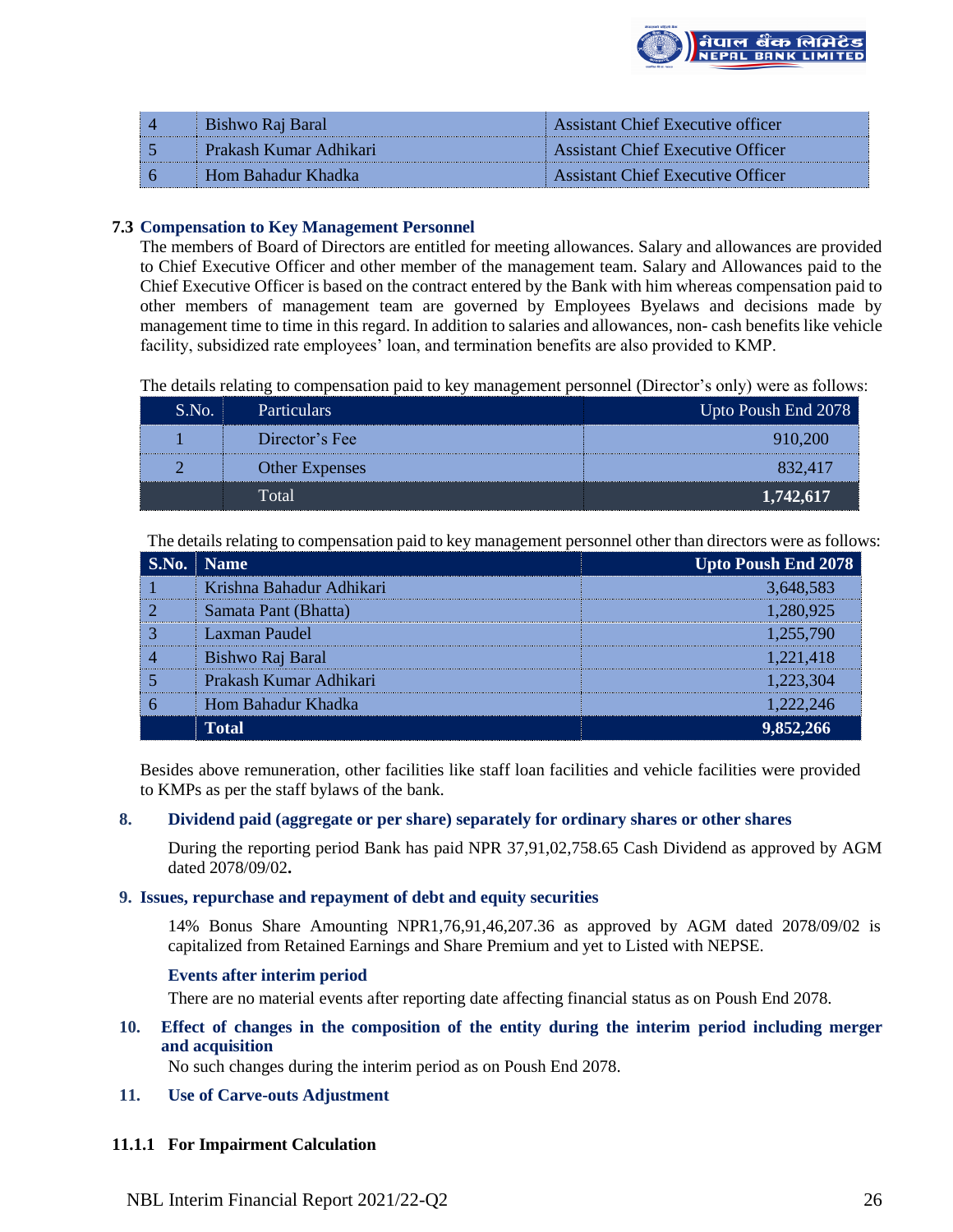

An entity shall assess at the end of each reporting period whether there is any objective evidence that a financial asset or group of financial assets measured at amortized cost is impaired. If any such evidence exists, the entity shall apply paragraph 63 of NAS 39: Financial Instruments: Recognition and Measurement, to determine the amount of any impairment loss unless the entity is bank or financial institutions registered as per Bank and Financial Institutions Act, 2073. Bank and Financial Institutions shall measure impairment loss on loan and advances as higher of amount derived as per prudential norms prescribed by Nepal Rastra Bank and amount determined as per paragraph 63. However, bank and financial institutions shall apply paragraph 63 of NAS 39: Financial Instruments: Recognition and Measurement to determine the amount of impairment loss on financial assets other than loan and advances.

## **IMPAIRMENT AS PER NAS 39**

Using the carve-out issued by Institute of Chartered Accountant of Nepal, the higher of the Impairment loss as per NFRS and Impairment as per Norms of NRB is taken into consideration for impairment loss on loan and advances for preparation of interim financial statement.

| <b>IMPAIRMENT AS PER NAS 39</b>                      |                                      |  |  |  |
|------------------------------------------------------|--------------------------------------|--|--|--|
| <b>Loans and advances to Customers</b>               | As at 30th Chaitra 2078 (Amount NPR) |  |  |  |
| Loans and advances to Customers (A)                  | 172,916,811,501                      |  |  |  |
| Less:                                                |                                      |  |  |  |
| Impairment allowances $(a + b)$                      | 2,714,862,066                        |  |  |  |
| Collective Allowances (a)                            | 1,621,460,988                        |  |  |  |
| Individual Allowances (b)                            | 1,093,401,077                        |  |  |  |
| Impairment as percentage of Total Loans and advances | $-1.57\%$                            |  |  |  |

The impact of the application of carve-out in the interim financial statement is as under

| <b>Particulars</b>                  | <b>Amount (NPR)</b> |
|-------------------------------------|---------------------|
| Impairment Loss as per NFRS         | 2.714,862,066       |
| Impairment Loss as per norms of NRB | 4,708,032,727       |

Using the carve-out issued by Institute of Chartered Accountant of Nepal, the higher of the above is taken into consideration for impairment loss on loan and advances for preparation of interim financial statement.

## **11.2 For Using Effective Interest rate**

During the reporting period Bank has used the exemption for not calculating Interest Income using Effective Interest Rate (EIR) as Bank has considered such calculation to be impracticable. Accordingly, Bank has used Normal interest rate to charge interest income.

#### **11.3 Interest calculation on Impaired Loan and advances**

NAS 39 requires when a financial asset or a group of similar financial assets has been written down as a result of an impairment loss, interest income is thereafter recognized using the rate of interest used to discount the future cash flows for the purpose of measuring the impairment loss. The Bank has not considered fees and transaction cost being immaterial. The interest income has been calculated using EIR.

Interest income on loan and advances that are overdue for more than 180 days are not recognized as Interest income citing the recoverability of such amount.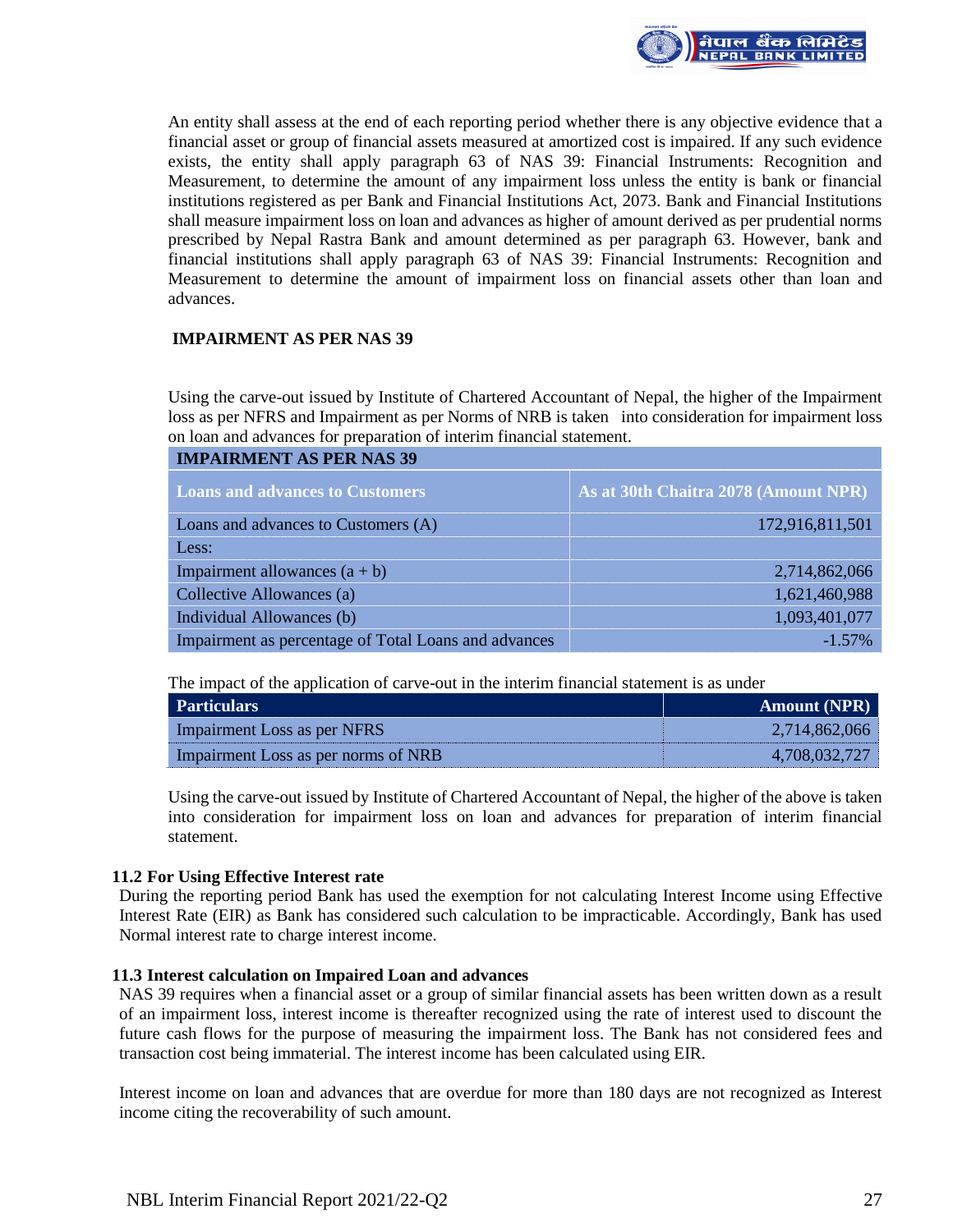

**Disclosure as per Securities Registration and Issuance Regulation, 2073 (Related to sub Rule (1) of Rule 26)**

## **1. Financial Statements**

**A. Statement of Financial Position and statement of profit or Loss** Published along with this report

#### **B. Related Party Disclosure**

Nepal Government holds 51% shares in the bank and has representation in the board of directors of the bank, is considered to be related party to the bank.

The directors, chief executive officer and other key management personnel are also considered to be related party to the bank. No transaction between bank and KMPs was observed other than as prescribed under service bylaws of the bank and relating to remuneration.

### **C. Major Financial Highlights**

| a. | Earnings<br>(Annualized)<br>per | Share | <b>NPR</b> | 19.67  | d. | Liauidity           | %   | 23.72  |
|----|---------------------------------|-------|------------|--------|----|---------------------|-----|--------|
| b. | Market Value per Share          |       | <b>NPR</b> | 381.00 |    | e. Return on Assets | %   | 1.18   |
|    | <b>Price Earnings Ratio</b>     |       | Times)     | 19.37  | t. | Net worth per Share | NPR | 238.12 |

## **2. Management Analysis**

- a. Cash recovery from the borrower is satisfactory and NPA has been slightly decreased. The reserve has been increased as a result of increment in Fair value reserve and regulatory requirement.
- b. The liquidity of the bank is not sufficient to meet the lending opportunities.
- c. The bank is constantly improving its IT infrastructure to allow automated transaction through digital channel and make the bank more competitive.
- d. The bank has prepared a robust risk management and AML/CFT policy as per international norms and is implementing them.
- e. There is no incident happened that materially impacted on reserve, profit, liquidity of the bank during the quarter under review.

## **3. Detail relating to legal action**

Except in the normal course of banking business, no law-suits of material nature have been filed by or against the bank/promoters/directors/on account of violation of prevailing laws or commission of criminal offences or financial crime.

## **4. Analysis of share transaction and progress of the bank**

- a. Management view on share transaction of the bank at securities market The share transaction of the bank takes place in the secondary market of Nepal Stock Exchange through open share market operation. The management 's view on this is neutral.
- b. Maximum, minimum and last share price of the bank including total number of shares traded and days of transaction during the quarter. Maximum Price: NPR 489.00 Minimum Price: NPR 319.00 Last Price: NPR 381.00 Transaction volume: 64,52,405 shares Days of transaction: 59